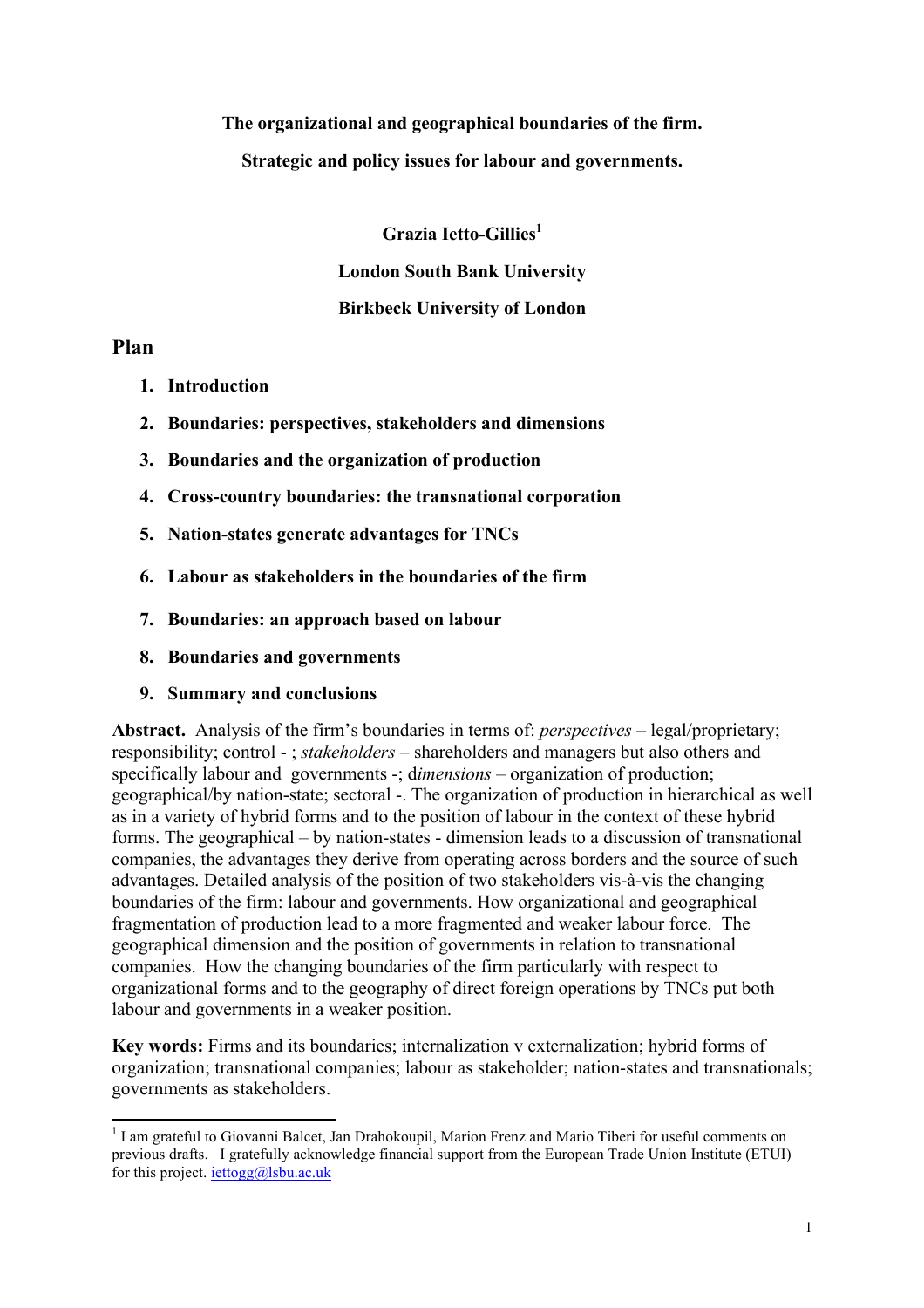## **1. Introduction**

The firm has been the subject of study by economists, sociologists, management scientists, finance and accountancy experts for a long time. A variety of issues are dealt with in the literature. Their richness makes it difficult to arrive at neat classifications and discipline boundaries. A recent volume by Dietrich and Krafft (2012) bundles the issues between 'Economics of the firm' and 'Theory of the Firm'. The former is supposed to be concerned with issues related to organizational boundaries and the internal structure of the firm. The latter is more concerned with issues of firms' strategies in the context of the market. That the two aspects interact is recognized by the authors in their introductory chapter and their book, indeed, aims to build bridges and highlight interactions between the 'Economics' and the 'Theory' of the firm.

The present author considers the interaction to be so strong as to make it impossible to distinguish between so called 'Economics' and so called 'Theory' of the firm. Of course researchers may concentrate on a specific issue but, in the real world, a change, say, in the organizational structure of a large firm may impact – and be affected by – its strategic behaviour towards other stakeholders or by changes in the market. Though the issue of boundaries affects both large and smaller firms, we shall concentrate on large and transnational corporations. Smaller firms will come into the discourse mainly in terms of their contractual relationships with the larger corporation.

The paper proceeds as follows. The next section discusses a variety of perspectives, stakeholders and dimensions of boundaries. This is followed, in Section three, by an analysis of boundaries in terms of the organization of production. Section four considers crosscountries boundaries and the transnational corporation (TNC). Section five analyses how the existence of nation-states can create advantages for TNCs. Sections six and seven approach and analyse boundaries from the point of view of labour as stakeholder. Section eight discusses the issue of boundaries in relation to governments as stakeholders. The last section summarises and concludes with some discussion about possible work ahead.

## **1. Boundaries: perspectives, stakeholders and dimensions**

# *A variety of perspectives*

Where does the firm begin and where does it end? Is a small contractor working exclusively for a large department store part of the same retailing firm or a separate firm and if so why? Is a Japanese subcontractor working in the 1980s exclusively for a car manufacturer part of the latter corporation or not? If not, why not? Are the boundaries of the firm a legal matter as in the property rights approach? Or are they an organizational matter: hierarchies versus markets and their respective efficiency? Or are they connected with control? But what is the meaning of control and why does it matter? Are there several dimensions to boundaries?

If we want to understand the relevance of boundaries and their impact on various stakeholders to the firm, we must attempt to answer these questions. To facilitate our task, we shall begin with an analysis of perspectives, dimensions and stakeholders of boundaries as summarized in Table 1. The table consists of three vertical sections to be read separately (1a; 1b; and 1c).

We can consider boundaries from a variety of *perspectives* and specifically the following. We can take the *legal/proprietary perspective* and this is mostly what is done in the literature: the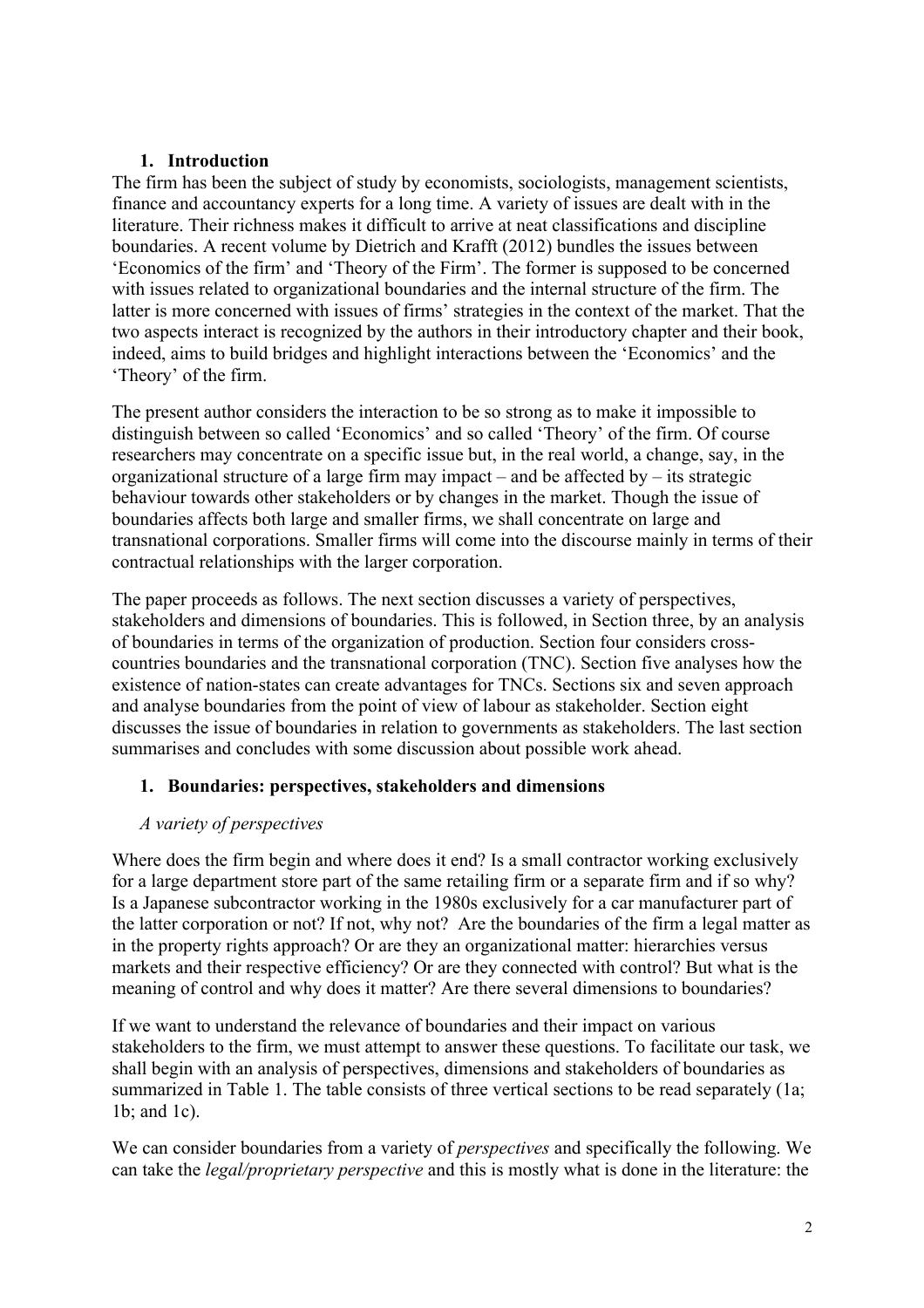activity is part of the firm if the resources invested in it and the outcome/product belongs to the firm. From this perspective when part of the production process is outsourced the process itself and its inputs do not belong to the firm and do not form part of it; therefore the principal firm has no responsibility for them. However, the product belongs, contractually to the principal; it therefore becomes part of the firm and can be sold to clients or used for further processing. Both the transaction cost and the property rights approaches to the firm can be subsumed under the legal/proprietary perspective.

A second perspective relates to *control.* Control has several connotations. We can look at control from the perspective of the *equity ownership* necessary to exercise control at Board level. What percentage of shares is necessary to secure control of the firm vis-a'-vis other shareholders? Working in the context of international firm, Hymer (1960) analysed this question and came out with the breakthrough distinction between portfolio investment and direct foreign investment.

A second connotation of control relates to the relationship between shareholders and managers. Following Berle and Means (1932) seminal work a large amount of literature has focused on the control exercised by managers who are the real decision makers within the modern corporation. Their interests do not always coincide with those of the shareholders<sup>2</sup>. Moreover, the interest of divisional managers may clash with those of headquarters' managers.

| Perspectives (1a)                                                                             | <b>Stakeholders (1b)</b>                                             |  | Dimensions (1c)                                                                                                                                                                                                                                                                |  |
|-----------------------------------------------------------------------------------------------|----------------------------------------------------------------------|--|--------------------------------------------------------------------------------------------------------------------------------------------------------------------------------------------------------------------------------------------------------------------------------|--|
| Legal/proprietary                                                                             | Shareholders, managers                                               |  | Organisation of production:<br>hierarchical                                                                                                                                                                                                                                    |  |
| Control:<br>Within the firm:<br>Equity<br>Managerial<br>Outside the proprietary<br>boundaries | Labour<br>Governments; tax payers:<br>of regions<br>of nation-states |  | externalization<br>hybrid forms<br>Geographical:<br>uninational<br>transnational<br>Sectoral field:<br>Single sector<br>Diversified<br>Growth strategies and<br>processes:<br>Organic growth<br>Mergers and<br>acquisitions<br>Origin of profits and value:<br>Main activities |  |
| <i>Responsibility</i> for:<br>Labour force<br>Brand reputation<br>Risk taking                 | Suppliers and distributors<br>Consumers<br>Rival firms               |  |                                                                                                                                                                                                                                                                                |  |

# **Table 1. Boundaries of the firm: perspectives (1a); stakeholders (1b); dimensions (1c).**

<u> 1989 - Johann Stein, fransk politiker (d. 1989)</u>

 $2$  There is a huge literature on this issue. See Baumol (1959), Marris (1967); Bengt and Holmstrom (1998), Bolton and Scharfestein (1998) and, more recently, Bo and Driver (2012).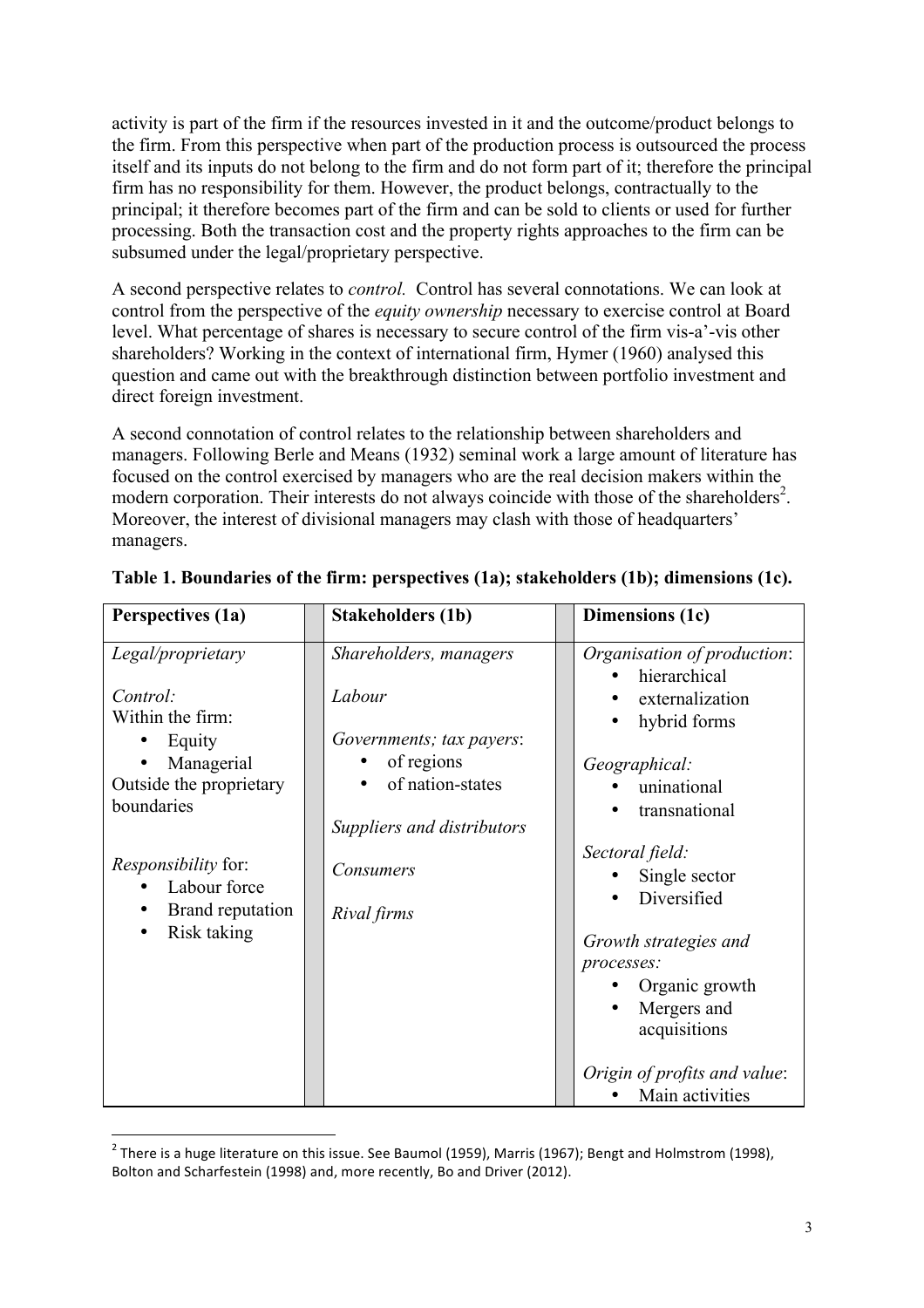|  |  | Speculative<br>investment |
|--|--|---------------------------|
|  |  |                           |

Hymer (1971) looked at it from a different angle than the dichotomy managers v shareholders. He considers the necessary technical and organizational structures for the effective exercise of control by managers. In particular, he highlights how, in the modern multidivisional, geographically-spread corporation, the exercise of control over far away subsidiaries may be impossible if the system of communications and the organization of the business across countries are not suitable. This was indeed the case of much foreign business prior to the First World War (WWI). There were then a large number of enterprises whose assets were owned wholly or in large part by a person or groups or companies in foreign countries (often in Britain or The Netherlands). However, though these owners from foreign countries had controlling stakes in the business, they were not in a position to exercise managerial control because of the large distance between the home and host countries under conditions of poor communication and transportation systems<sup>3</sup>.

The following decades saw the development of two relevant and interconnected innovations both of which form the *sufficient conditions* for the exercise of managerial control. First, the technological innovation in personal communications which started with the telegraph and telephone and, more recently, with electronic communications. Second, organizational  $innovations<sup>4</sup>$  which were made possible (and/or strongly facilitated) by the communication technologies.

A final connotation of control relates to control that the large firm can exercise outside its proprietary boundaries on other firms usually smaller ones such as sub-contractors, franchisers and general suppliers or distributors. If the principal firm controls the design, brand, quantity and quality of the process and its output then – strategically – the activity of the subcontractor can be seen as part of the principal firm: they are part of the overall strategy of the larger company and these strategies shape their own business fortunes and moves. In this vein, Cowling and Sugden (1987:12) define the firm within the perspective of strategic control: '*A firm is the means of coordinating production from one center of strategic decision-making.'* They then go on to extend their definition to the TNC: ' *A transnational is the means of coordinating production from one center of strategic decision-making when this coordination takes a firm across national boundaries.*'

A final perspective on the firm's boundaries relates to spheres of *responsibility and risk taking*. This is another side of the strategic control coin, in the relationship between the large principal firm and its network of suppliers. The outsourcing of some or most of the production process usually involves passing on responsibility for the workforce used in that part of the process to the subcontractors. In many cases the latter provide also the equipment

<u> 1989 - Johann Stein, fransk politiker (d. 1989)</u>

<sup>&</sup>lt;sup>3</sup> Mira Wilkins (1988) calls these businesses '*free-standing enterprises*' to highlight the fact that though they were owned wholly or partially by foreign nationals (whether individuals or groups or companies), they were managed and developed as independent concerns.

 $4$  Developments in internal organization of companies have been analysed under several theoretical approaches. From Penrose (1959) to Chandler (1962) to Williamson (1975; 1981; 1984) to Hymer (1970). Westney and Zaheer (2001) consider grid structures. See also letto-Gillies (2012: ch. 1) for a discussion on this issue.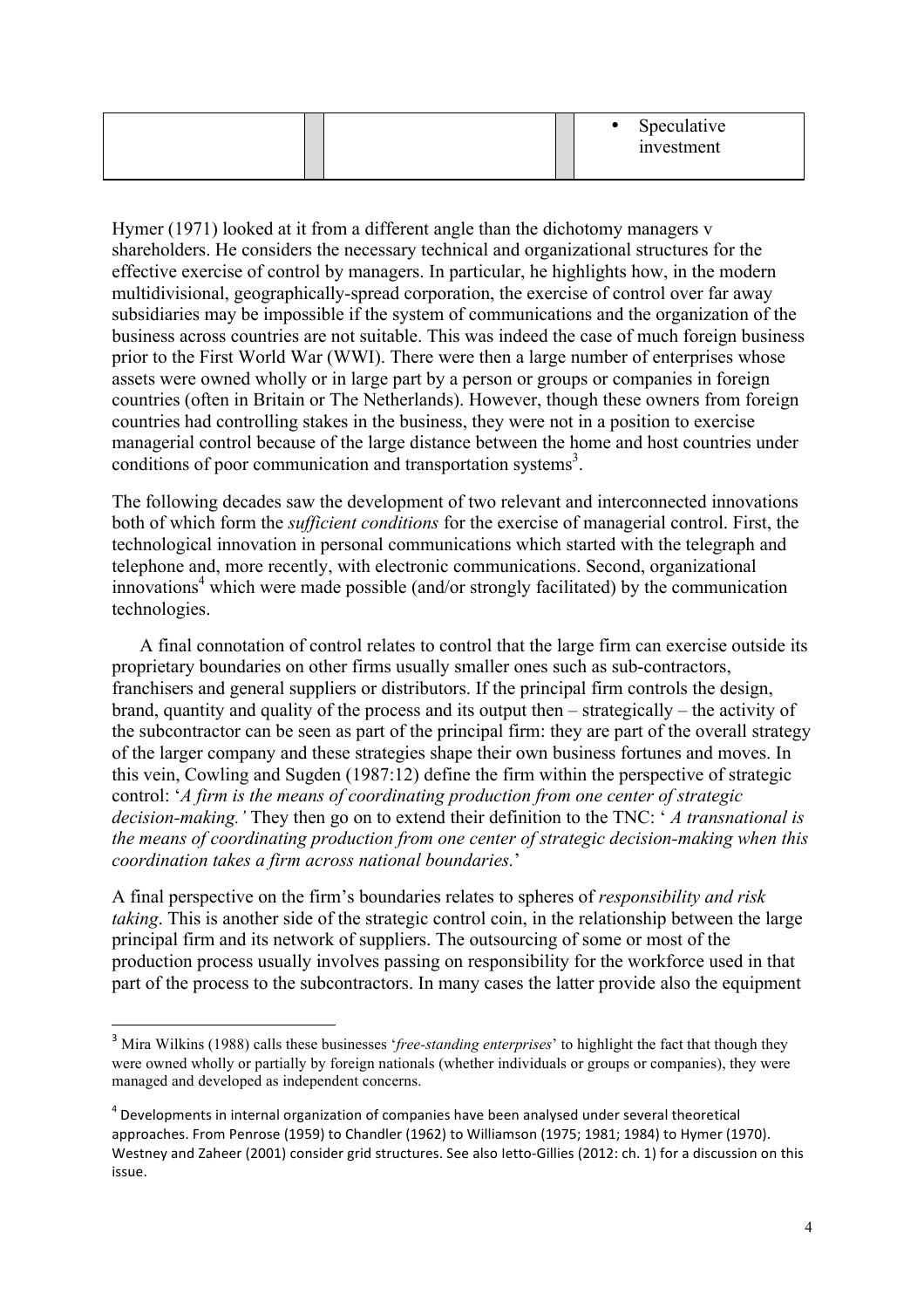and assets necessary in the process. They bear the responsibility and risks for them. An extreme example is that of Uber, the Californian digital taxi company which – so far – appear sto own no taxis and to employ no taxi drivers. It supplies the technology.

#### *A variety of stakeholders*

The boundaries of the firm have, usually, been analysed from the point of view of shareholders and managers as the main stakeholders. This is in accordance with the legal/proprietary perspective on the firm. There is, of course, a huge literature on the shareholders versus managers' perspective and interests and on possible divergence between these two groups of stakeholders as mentioned in the previous sub-section. I am not going to delve further into this issue as the interest of the present paper is more on those stakeholders that seem to have been rather forgotten by the literature. There are, in fact, several groups of people who are greatly affected by the boundaries of the firm over and above the shareholders and managers. They are: labour; governments of regions and nation-states; suppliers and distributors (Table 1b).

As the companies' strategies have become more complex, the impact on these rather forgotten shareholders has become more profound and yet more opaque. It is, for example, not easy to understand whether and how the loss of bargaining power by labour or governments vis-à-vis the corporate sector in the last three decades may be due to externalization of activities or to strategies of transnationality or to sectoral diversification or to the financialization of the firm (Gallino, 2005).

Many of the problems derive from the fact that researchers analysing firm's boundaries have tended to use theoretical frameworks with a specific point of view only: that of shareholders and managers. In the following sections I will emphasize how: (a) the strategies of firms are often directed at stakeholders other than the consumers and rival firms; and (b) any of these stakeholders can be greatly affected by the firm's strategies even if the latter are not directly aimed at them.

### *A variety of dimensions*

The issues discussed in this section are highlighted in Table 1c. Most literature dealing with boundaries takes the view that the boundaries of the firm are an important issue and has to do with the organization/coordination of production and wider business activities and, generally, with governance structures. Traditionally two main governance and coordination structures were seen as relevant: hierarchical coordination via the firm and coordination via the market. The former is also seen as a form of internal organization/coordination and the latter as a form of externalization. In this perspective, the various business activities and stages of the production process can all be organized internally to the firm and run via managerial and hierarchical structures; or some of them can be bought out and thus organized via the market. Casson and Wadeson (2012: 172) write on this: 'Internalization is a theory of the boundaries of a firm. It does not claim to be a complete and self-sufficient theory of the firm, but rather a necessary component of any comprehensive theory of the firm.' Whether the managerial/hierarchical or the market coordination prevails depends on specific costs and constraints of operating in the market versus operating internally to the firm. This is the basis of the internalization theory of the firm built up from the seminal work of Coase (1937). The further work, in a similar direction, by Williamson (1975; 1985) is seen by some authors as different enough to constitute a different theory and approach.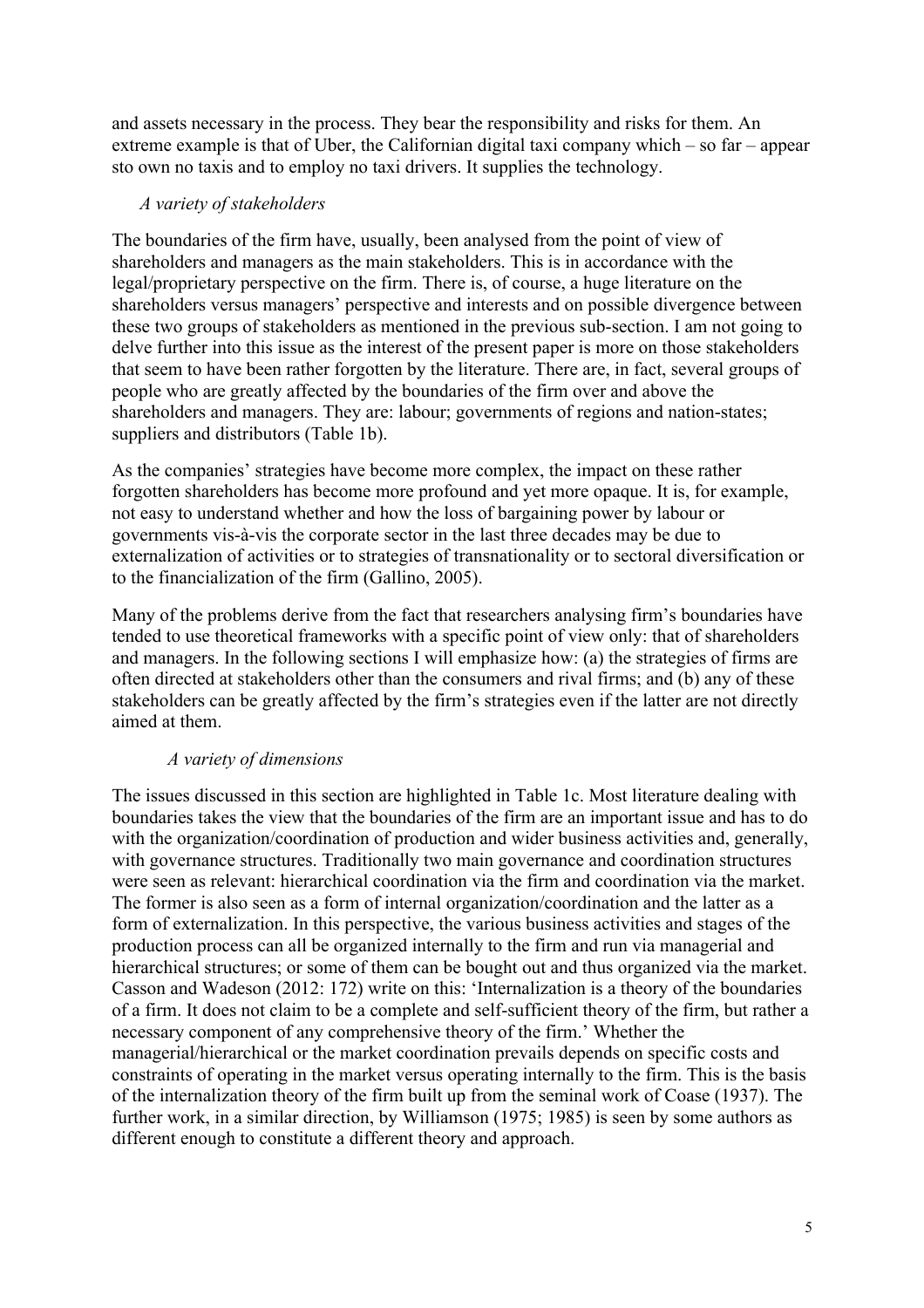I acknowledge that *internalization versus externalization*/*market coordination* is an essential dimension of the debate on boundaries. For this reason it is further considered in details in the next section. Nonetheless, there are other dimensions in the discourse on boundaries.

A second very important dimension relates to the *geography of operations*. Within a fully internalized structure – or within the context of those activities and processes that are internalized - the production process may be organized in *single or multi-plant or multi branch structures*. In the latter case the various plants or branches tend to be spread geographically. The geographical spread may span a *single country or several*. When more than one country is involved the firm becomes a transnational on which more in section four. It should, however, be noted that transnationality can occur also within the externalization form of coordination. For example, a TNC from country A can subcontract work or give franchises in countries B, C and D.

Another dimension of boundaries pertains to the *sectoral field*: many firms operate their activities within a single sector such as mechanical engineering; others may be more diversified and span their activities within more than one sector. The diversification may grow organically – for example a firm producing dishwashers may branch out into the chemical sector by producing washing powder. Or the diversification may relate to completely unrelated sectors or to sectors connected by the potential capture of customers. The latter may be the case of supermarkets selling financial products. Whichever the motivations and strategies leading to diversification, the spreading of firm's boundaries to sectors other than the original or primary one has implications for the long term life of the firm as well as for its various stakeholders.

A further dimension relates to growth strategies: organic growth versus growth via mergers and acquisitions (M&As). These two very different growth strategies. They lead to changes in the boundaries of the firm that have wide implications for the destiny of the company and for its stakeholders, in particular for labour.

Finally, we could look at dimensionality in terms of *where the profits and values* come from. Some firms derive all or most of their profits and value from investment in activities related to their sector(s) of operations. Others may derive a large part of their value and profit from speculative operations i.e. from operations in which they only have a short term speculative interest rather than a long term interest. The latter strategy has long term implications for the firm and thus for its stakeholders.

There are many differences generated by these various dimensions. There are also some commonalities and, in particular, the following. (1) The boundaries of the various dimensions are the results of strategic behaviour by the firm. (2) Conversely, once these strategies are implemented and the boundaries are redrawn – by whatever dimension -, future strategies are affected by them. Moreover, (3) the new boundaries affect the position of different stakeholders: from the owners/shareholders to the managers, to the workforce, to the State to suppliers, to customers to rival firms. We note that the dimensionality issue acquires particular relevance in the context of an analysis based on a variety of stakeholders such as labour, governments and suppliers because they may be particularly affected by the various dimensional strategies.. When one or two stakeholders only are considered - shareholders and managers as in much literature on companies - the dimensionality issue is relatively less relevant.

In the next two sections we shall concentrate on discussions about the two most relevant dimensions of boundaries: (a) internalization v externalization v hybrid forms; and (b) the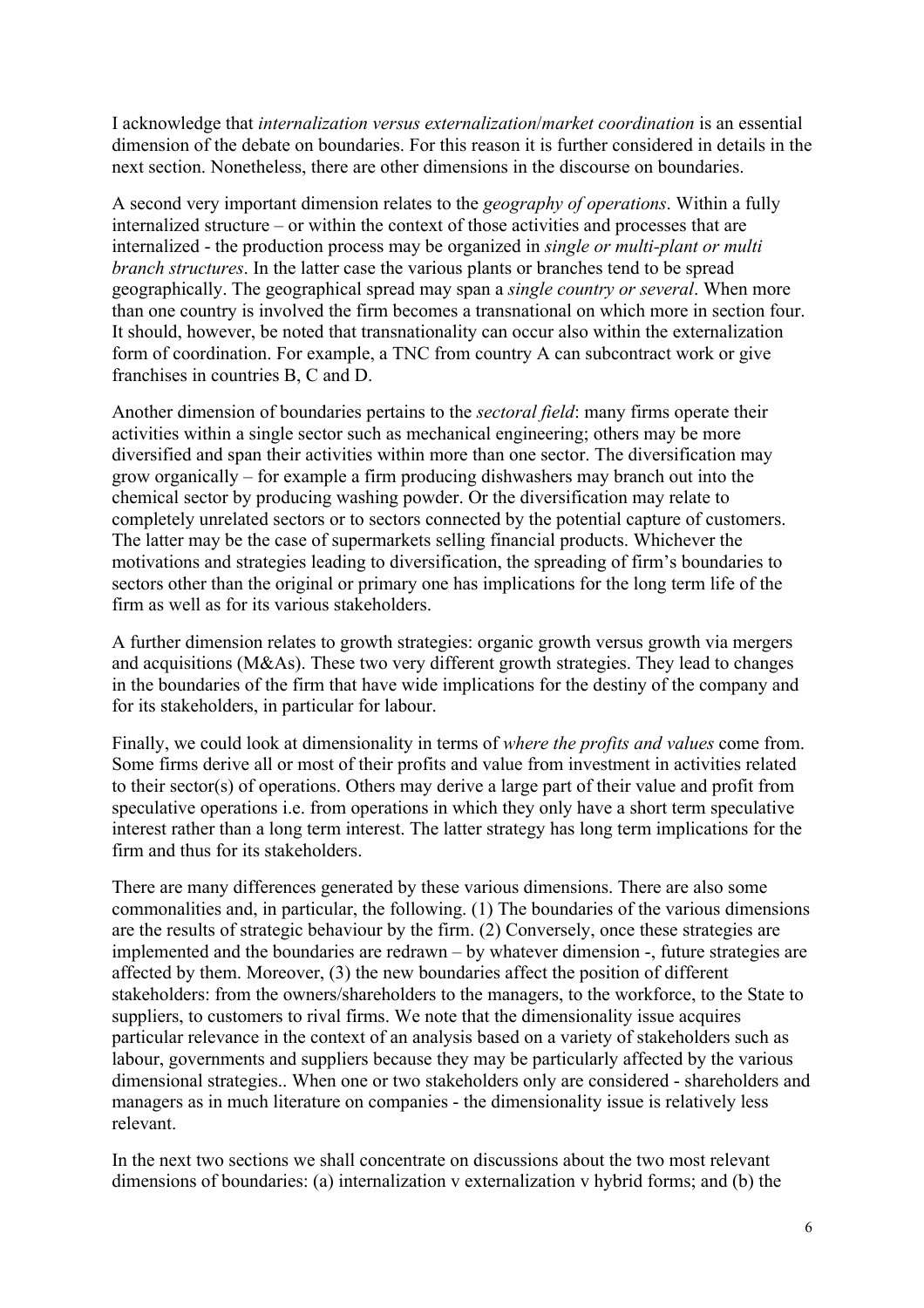transnationality dimension. Before we embark on that discussion we should, however, consider the motivations behind the drawing and changing of boundaries whatever their dimension. The traditional, orthodox theory of the firm assumes that the motivation behind the firm is profit maximization. If the market conditions in which our firm operates are competitive and the firm has little or no control over the price of its products, then this means, in effect, efficiency-driven cost minimization. In the real world the situation is complicated by the existence of imperfections in the markets for our firm's final outputs and/or its inputs. Moreover, the horizon over which profits are to be maximized is not clearcut leading to unclear outcomes as regards the firm's behaviour. Behaviour that may lead to losses in the next year, may lead to profits if the horizon is five years and viceversa.

A different approach is to take the view that, in the context of market imperfection and uncertainty the firm and its managers act strategically rather than – or not just under the motivation of - search for efficiency. Strategic behaviour is considered as part and parcel of firms' behaviour within business schools. It is also taken into account by economists operating under assumption of oligopolistic behaviour. The strategies given most attention to are usually the ones towards rival firms. What is given less attention is the strategic behaviour towards other players in the economic system: from labour to governments to suppliers. These are the players of interest in this paper. They are stakeholders in the destiny and thus in the strategies of the firm.

# **2. Boundaries and the organization of production**

As mentioned above the issue of externalization versus internalization is seen by many authors as being *the* issue on boundaries of the firm. Though not seen as the only dimension of boundaries (Table 1c) it is here considered as a most relevant one for the firm and its various stakeholders.

There is now a vast literature on internalization v externalization. Most of it goes back to Coase (1937) seminal work. Why do firm internalize rather than acquire through the market? Indeed were the markets to be as perfect as neoclassical theory has given them credit for, there should be no firms: all business activities would be carried out through market transactions. The answer to why business activities tend to be internalized and why, indeed, firms exist was found in the existence of transaction costs for market operations: costs that are low and negligible when operating internally to a firm/ institution.

This view pits hierarchy versus market as two extreme forms of business governance. However, there have always been intermediate forms such as the put-out system of production; cooperatives organizing business and firms linking with other firms in a variety of ways<sup>5</sup>. These intermediate forms of organization of production have been mushrooming since the 1980s both in terms of typology of forms and in terms of number and values of activities they are responsible for. De Man (2004: 159) writes on this: ' Just as the divisional form was the organization form of the industrial economy, networks are the organization form of the late twentieth and early twenty-first centuries' economy.' The mushrooming has also – predictably – extended to the literature on such *hybrid forms* (Jolink and Niesten, 2012). Economists, sociologists and business strategies have all contributed and continue to do so.

<u> 1989 - Johann Stein, fransk politiker (d. 1989)</u>

 $5$  Casson and Cox (1997) point out that in the 19<sup>th</sup> century international business networks originating with British businesses were quite common.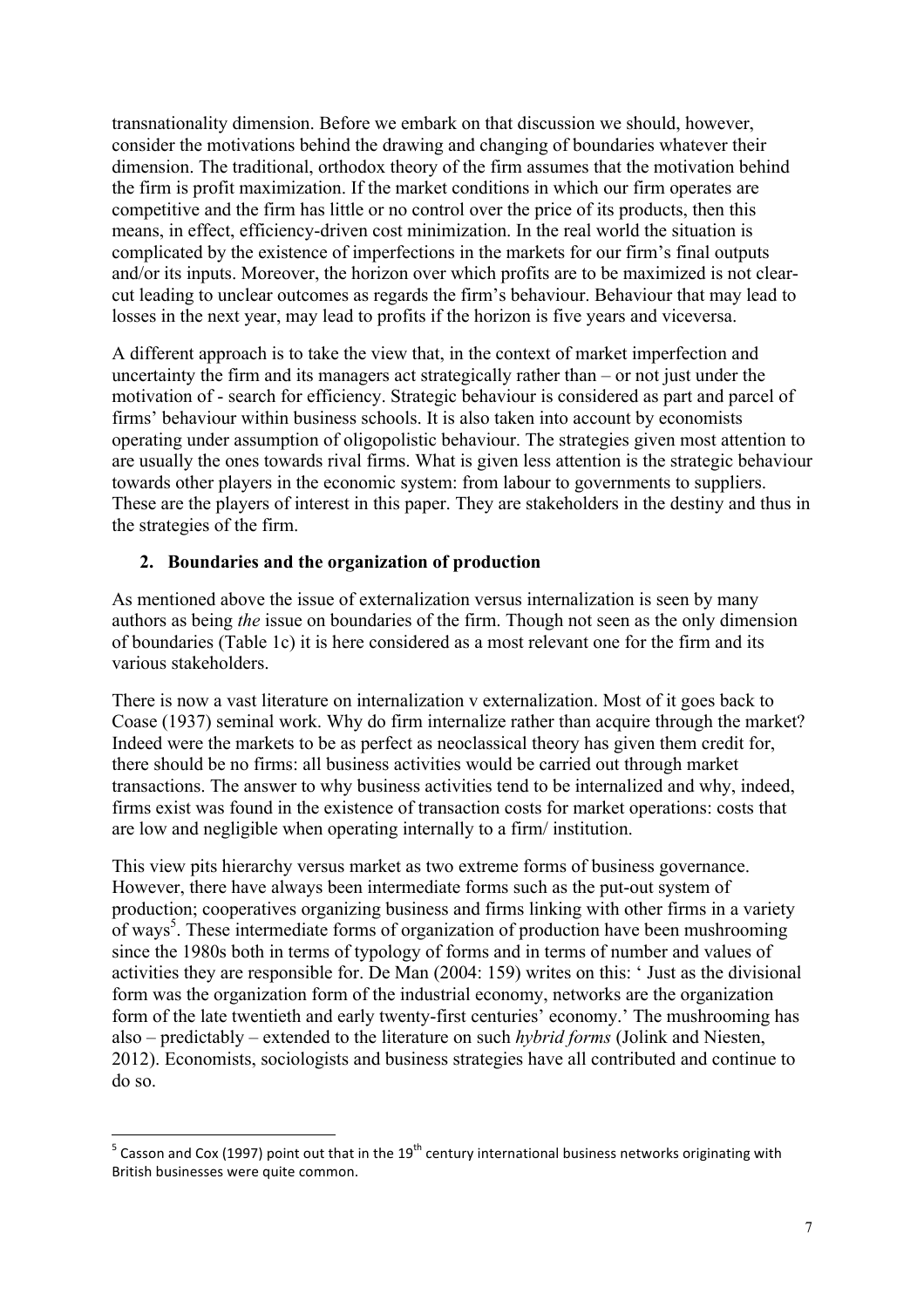A major early contribution is due to Oliver Williamson (1979) who considers 'intermediate forms of organization' (p. 234). He identifies the overall objective in choosing between different organizations of business transactions when he writes: 'The criterion for organizing commercial transactions is assumed to be the strictly instrumental one of cost economizing. Essentially this takes two parts: economizing on production expense and economizing on transaction costs. …the object is to economize on the *sum* of production and transaction costs.' (p. 245; italics in original). The aim of his study is to identify the critical dimension with respect to which transactions differ. He identifies the principal dimensions as: 'uncertainty, frequency of exchange , and the degree to which investments are transactionspecific…' (p.261).

Grandori and Soda (1995) give us the term of 'inter-firm networks' for these hybrid forms. 'An inter-firm network is a mode of regulating interdependence between forms which is different from the aggregation of these units within a single firm and from coordination through market signals…' (p. 184-5). They highlight how different studies have concentrated on a variety of elements and variables observed in the networks: from the differentiation of the units to be coordinated to the complementarity of their resources; to the intensity of interfirm interdependence; to the number of units to be coordinated; to the complexity of interdependent activities; to the asymmetry of resources controlled by the various firms in the networks. The latter issue – symmetry v asymmetry – is a particularly relevant one. It ranges from fully symmetric relationships such as cooperatives or trade associations or industrial districts to asymmetric ones: putting-out system; licensing and franchising contracts or subcontracting in which there is a principal and one or more sub-contractors with well defined and differing degrees of control over resources and over contracts. Many of these contracts do not usually involve investment by the principal. In other network forms assets are invested by the parties such as in: joint ventures or capital ventures.

The excellent survey and analysis by Menard (2004) starts with a review of the large terminology used in relation to hybrid forms of business organizations. They include: '… clusters, networks, symbiotic arrangements, supply-chain systems, administered channels, nonstandard contracts,…' ( p. 347). Indeed he quotes Oliver and Ebers (1998: 550) as remarking on the ' of heterogeneous concepts, theories and research results'. Menard reviews the 'more extensively documented forms' of business organization. They range from:

- Subcontracting. The relationship is particularly common in the building industry as documented by Eccles (1981). The contractual relationship may be of long duration though each individual contract may have a short duration.
- Networks of firms linked in supply or distribution chains
- Franchising with asymmetrical relationship between principal and franchisee
- Collective trademarks
- Partnerships
- Cooperatives
- Alliances

What is the position of different participant firms in the network? De Man (2004: ch 3, 39- 56) considers three position for firms in a network; as: (a) group member; (b) bridge; and (c)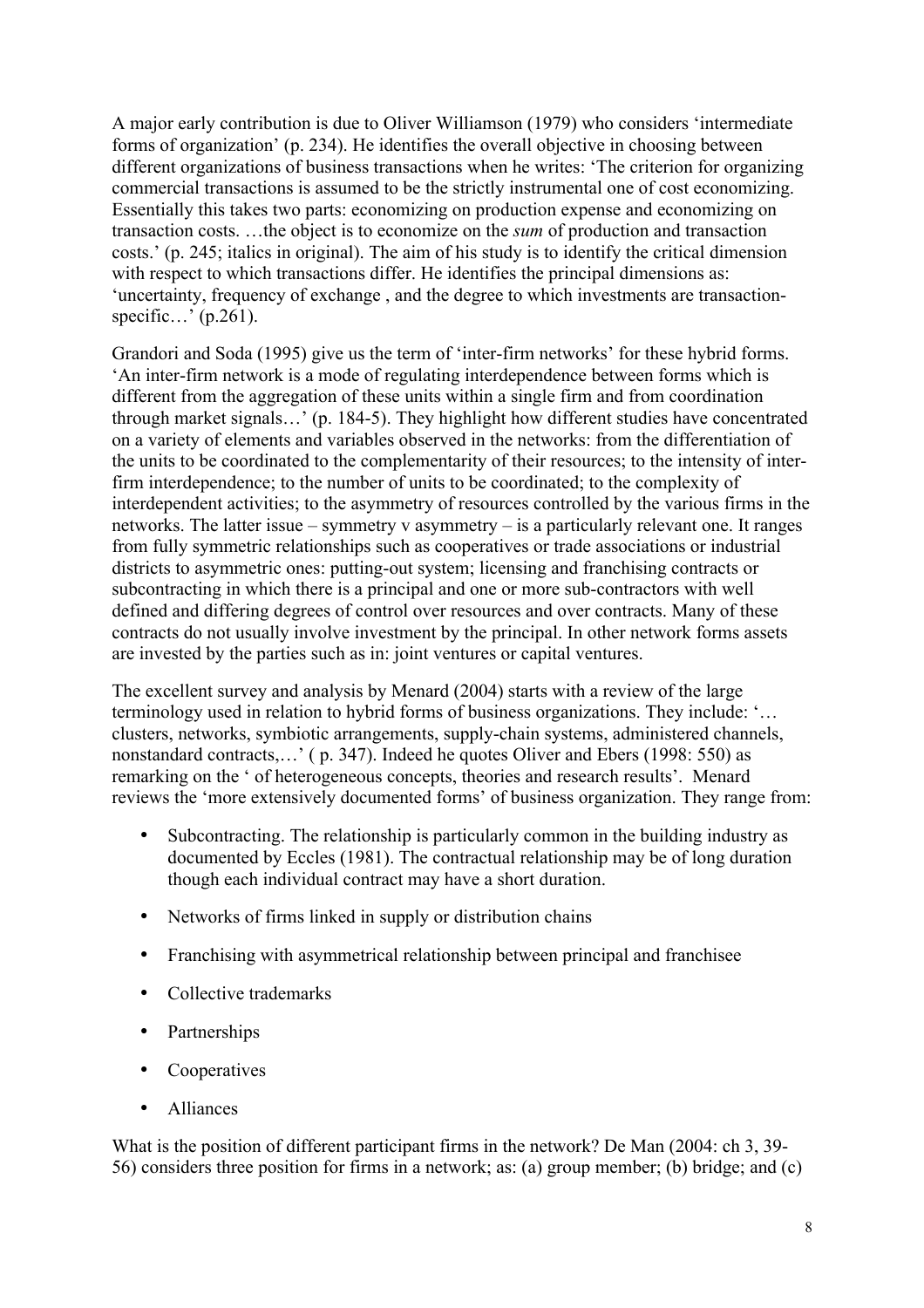orchestrator of the network. Position (a) leads to symmetry of power and control for all members. These include most cases of collective trademarks and cooperative as well as many partnerships. A firm may be a 'bridge' linking several networks with the firms in each network having no contacts or interests in those belonging to a different network. The position of the bridge is, again, asymmetrical with respect to the other firm. The orchestrator firm is the one that finds itself in the position of most power with respect to other firms in the network. 'An orchestrator is a central player in the network, for example because of its market power (Microsoft), brand name (Nike) or position in the supply chain (Toyota).' (p. 44). Because of these reasons and also because the amount of assets invested in the network may differ, the power position of different firms within the network may not be symmetrical. This echoes our remarks in section two, first subsection, regarding strategic control by large firms of their suppliers/distributors.

Menard concludes his analysis by stating that: '…hybrid organizations represent a challenge to *competition policies* built on the simplistic trade-off between firms and markets.' (p. 370; italics in original). I would like to add that they represent also a challenge for: (a) the theory of the firm; and (b) the strategies of labour and trade unions.

### **3. Cross-countries boundaries: the transnational corporation**

The boundaries of the firm can also be identified in terms of geography of direct operations (Table 1c). Firms can have all their activities within the same location or they may disperse them. The dispersion may involve a single country or more than one. The dispersion can be horizontal or vertical. In the latter case the dispersion of activities pertains to different stages of the production process and of the value chain. When direct production activities involve two or more countries we have the transnational corporation.

## *Theoretical approaches to the TNC*

<u> 1989 - Johann Stein, fransk politiker (d. 1989)</u>

As the organizational boundaries needed explanation so do the geographical – by nation state – boundaries. Why do firms invest abroad? The answer is not so straightforward since firms could, after all, produce at home and source foreign markets via exports. This is something they always did and still do to a large extent. So why invest and produce directly abroad? Steven Herbert Hymer a Canadian researcher working at the Massachusetts Institute of Technology was the first to delve into the question. Many researchers since have dealt with the same or similar problems and several theories have been developed. They do not all deal with the same issues and type of activity. Some are theory of the TNC as a firm; some deal with the whole range of its activities. Some deal with both the firm and its activities. The most prevalent theories are the following<sup>6</sup>:

Dunning's eclectic theory based on Ownership, Location and Internalization (OLI) advantages (Dunning, 1977; 1980). Dunning's emphasis is on: (i) advantages that firms have over rivals and which allow them to take up investment opportunities abroad. These are the O advantages which have a basis in Hymer (1960). (ii) Advantages that some locations have over others in attracting foreign investment (L advantages). (iii) Advantages of direct investment – and thus of internalizing activities - over the use of external arrangements such as licensing (I advantages).

 $^6$  All the theories mentioned here – as well as others including Vernon (1966) - are presented and commented on in letto-Gillies (2012). See also letto-Gillies (2014a and b) and commentary on them by Cantwell (2014).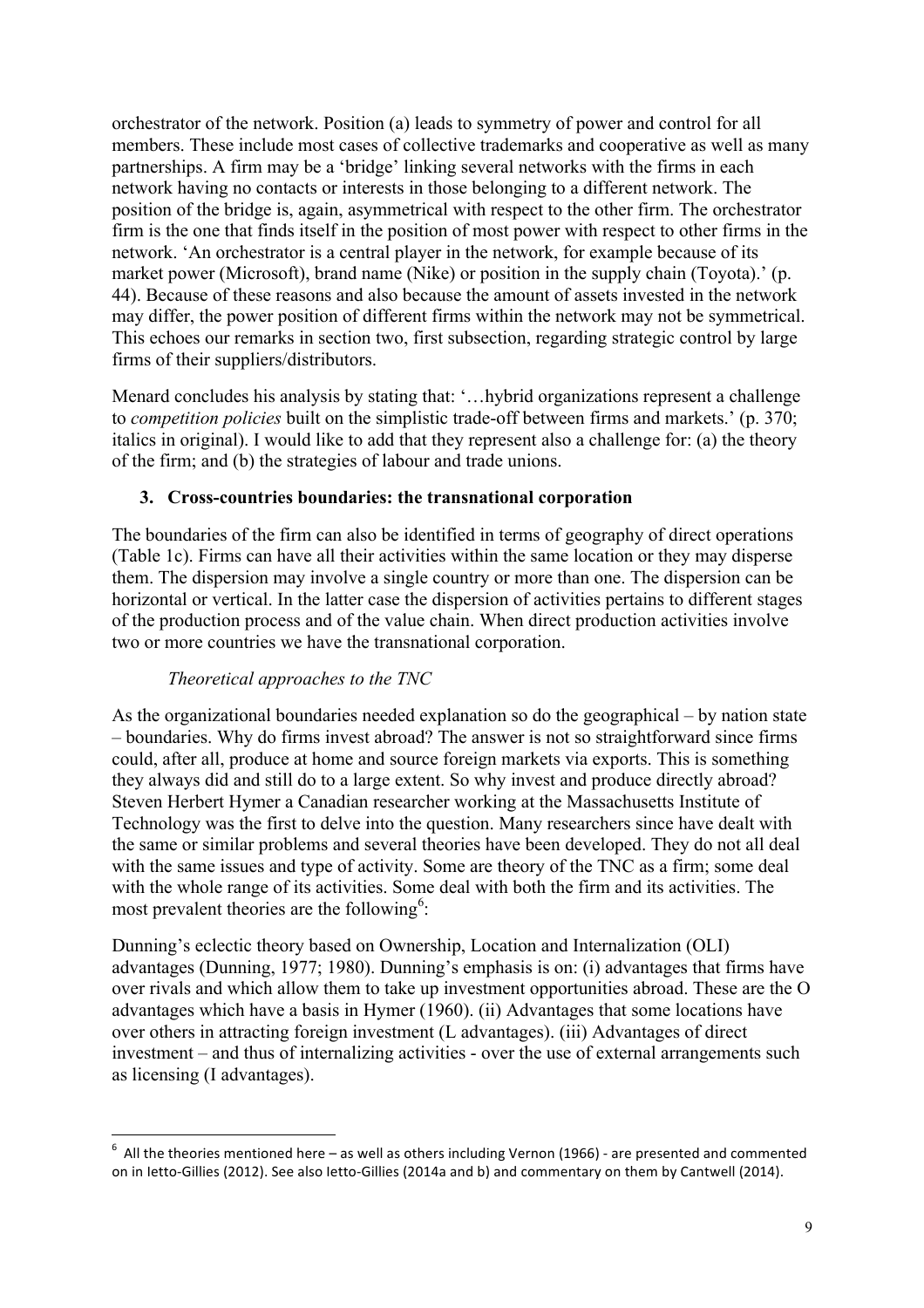The internalization theory (Buckley and Casson, 1976; Teece, 1977; Caves 1982; Hennart (1982) focus is on the efficiency of internal activities versus externalization strategies. The approach builds on Coase's transaction costs theory (Coase, 1937) and on Williamson (1975; 1981). It therefore emphasises the efficiency of internal – within the firm – transaction rather than market transaction where search, trust and dealing costs are higher. Regarding TNCs the development of activities internally has the added advantage of avoiding the leakage of research and innovation results and of keeping proprietary knowledge in-house.

In the evolutionary theories (Cantwell, 1989; Kogut and Zander, 1993) the emphasis is on: (a) the TNC as focus of knowledge, innovation and technology; (b) how its internal organization helps to develop networks on which knowledge flows and disseminate from country to country; and (c) how it supports agglomeration and localities.

A theory that has been very successful with marketing and strategist academics is that put forward by the Scandinavian School (Johanson and Wiedersheim-Paul, 1975; Johanson and Vahlne, 1977; 1990). This approach focuses on the modalities and stages of the internationalization process from the development of activities via through export with the aid of independent representatives; to the establishment of sales subsidiaries to the setting up of production subsidiaries via FDI.

A theory which has gained great relevance in economics departments is the New Trade Theory applied to TNCs (See Helpman, 1984; Markusen, 1984 and 1995; Krugman and Venables, 1996; Venables, 1998; Barba Navaretti and Venables, 2004. The conceptual basis for this approach is the internalization theory – with some additions from Dunning's OLI scheme. The additional contribution of these theorists relates to the analysis of partial equilibrium mathematical models along the lines of new trade theories and imperfect competition.

## *Liability of foreigness versus advantages of multinationality*

The study of TNCs and international production takes the point of view of the company as a whole, with the shareholders and possibly the managers as sole stakeholders. The traditional approach is based on the assumption that there is *liability of foreignness* (*LoF)* (Hymer, 1960; Zaheer, 1995; Forsgren,  $2008^7$ , i.e. that producing abroad is more disadvantageous and costly and compared with producing in domestic locations, and that we must therefore look for compensating advantages in explaining international production. In the 1960s, at the time the pioneer analyses by Hymer and others were developed, it was very reasonable to emphasize the disadvantages of producing in foreign countries. But is it now? Currently we have a situation in which: (i) International production has been increasing at a very fast pace; it is involving more and more countries, more and more companies. (ii) Large TNCs are spreading their geographical networks of activities wider and wider. (iii) Moreover, the direct international involvement of smaller companies is now considerable and growing.

The following developments have generated very favourable conditions for TNCs and their activities leading to the above developments. First*, learning and information*. The growing internationalization has meant that companies have learned more about their international environment. They can use the experience of investing abroad in developing strategies for future investment in the same country as well as in others. The acquisition of information on

<u> 1989 - Johann Stein, fransk politiker (d. 1989)</u>

<sup>&</sup>lt;sup>7</sup> See also various articles in the *Journal of International Management* (2002).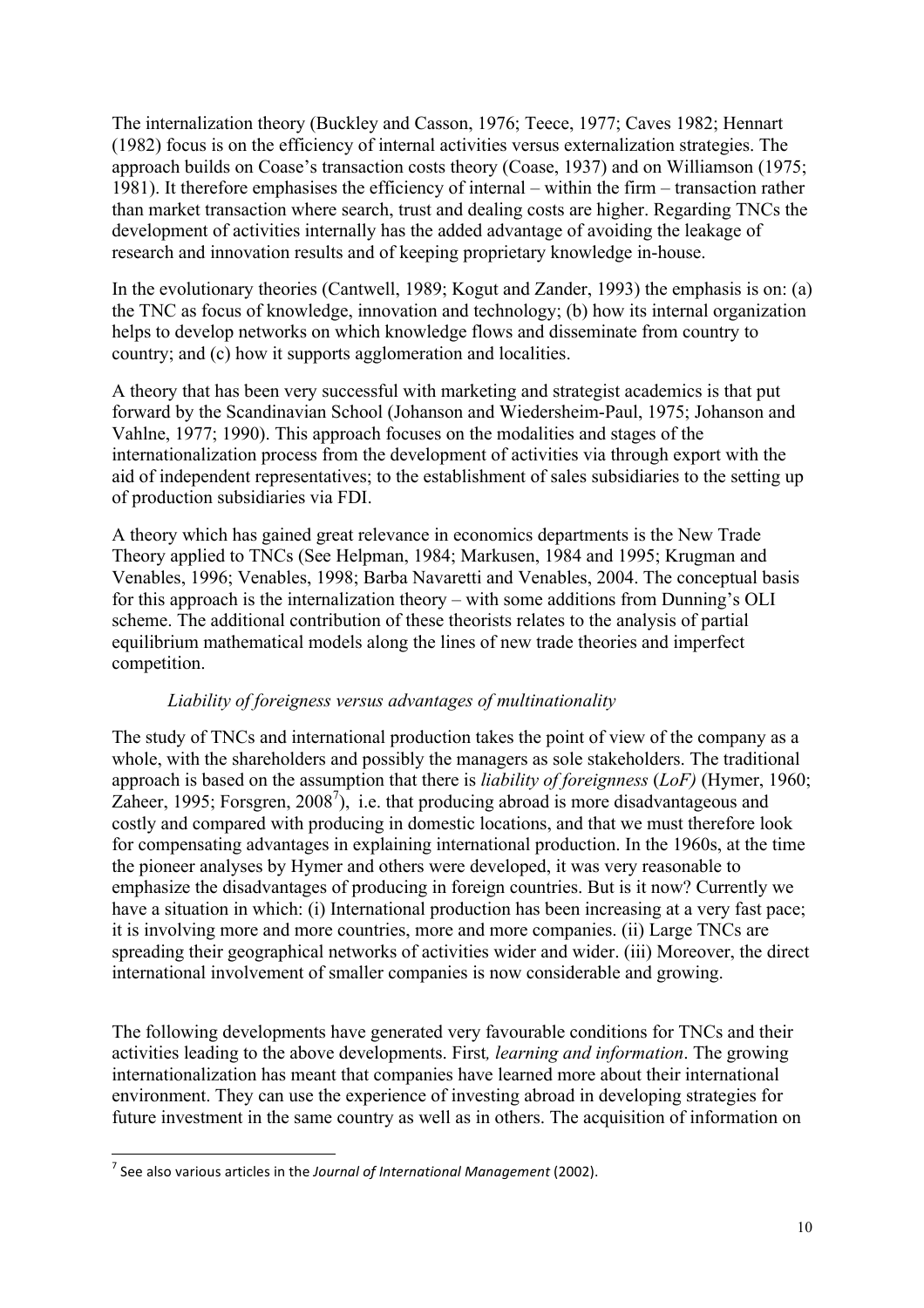the conditions in different countries gives companies added advantages. Already in the 1970s, Vernon (1979) considered large TNCs to be '*global scanners'* capable of scanning the world for investment opportunities and locations. Cowling and Sugden (1987) emphasize TNCs' '*detection power'*, that is power to obtain, process and use information to their own advantage; for example, to get a stronger market position. Thus, TNCs learn to become more involved in international production partly through their own experience: because they have done it in the past, the process becomes easier. International involvement, in whatever mode (exports or direct production or licensing), may lower the cost of further involvement in the same or different mode(s) (Petri, 1994). This dynamic process points to the possibility of high LoF when a firm first invests abroad and to progressive lower costs as the firm's foreign position becomes established $8$ .

Second, *the political context*. The neo-liberal ideology and related policies of the last few decades have strongly encouraged the activities of transnational companies. The 1960s and 1970s were decades of *confrontation* between TNCs and many national governments. At the academic level the attack against US investment in Europe was led by Servan-Schreiber (1968). There were a number of nationalizations of foreign assets as well threats of it. Nationalizations picked in mid 1970s and became non existent after the mid 1980s (UNCTAD-PTC, 1993: fig. 1, p. 17). The changes in the political environment led to decades of *cooperation* (Dunning 1993: ch.13). In the last 30 years+, far from threatening nationalizations most governments of both developed and developing countries have encouraged and supported the inward investment by TNCs. Moreover, they have engaged in massive privatization programmes in which assets have often been acquired by foreign companies.

Given the developments in international business and the favourable environment to it, it seems appropriate to move away from the emphasis on disadvantages of foreign investment and start stressing the advantages of transnationalization as such. However, the stress on the advantages of transnationalization does not mean denying that foreign production may involve some additional costs; it just means that conditions are ripe for emphasizing the advantages of operating abroad and of spreading activities in host countries.

## **5. Nation-states generate advantages for TNCs**

The advantages of transnationality can thus be classified.

*(a) In relation to a variety of stakeholders and in particular:*

- Labour
- **Governments**
- Suppliers and distributors
- Rival firms

<u> 1989 - Johann Stein, fransk politiker (d. 1989)</u>

*(b) Independently of specific stakeholders*

 $^8$  Giovanni Balcet has pointed out to me that this applies also to FDI from a whole country. Japanese abroad in the 1970 were less welcome than they are now by host countries nationals. The same may be true for current Chinese FDI.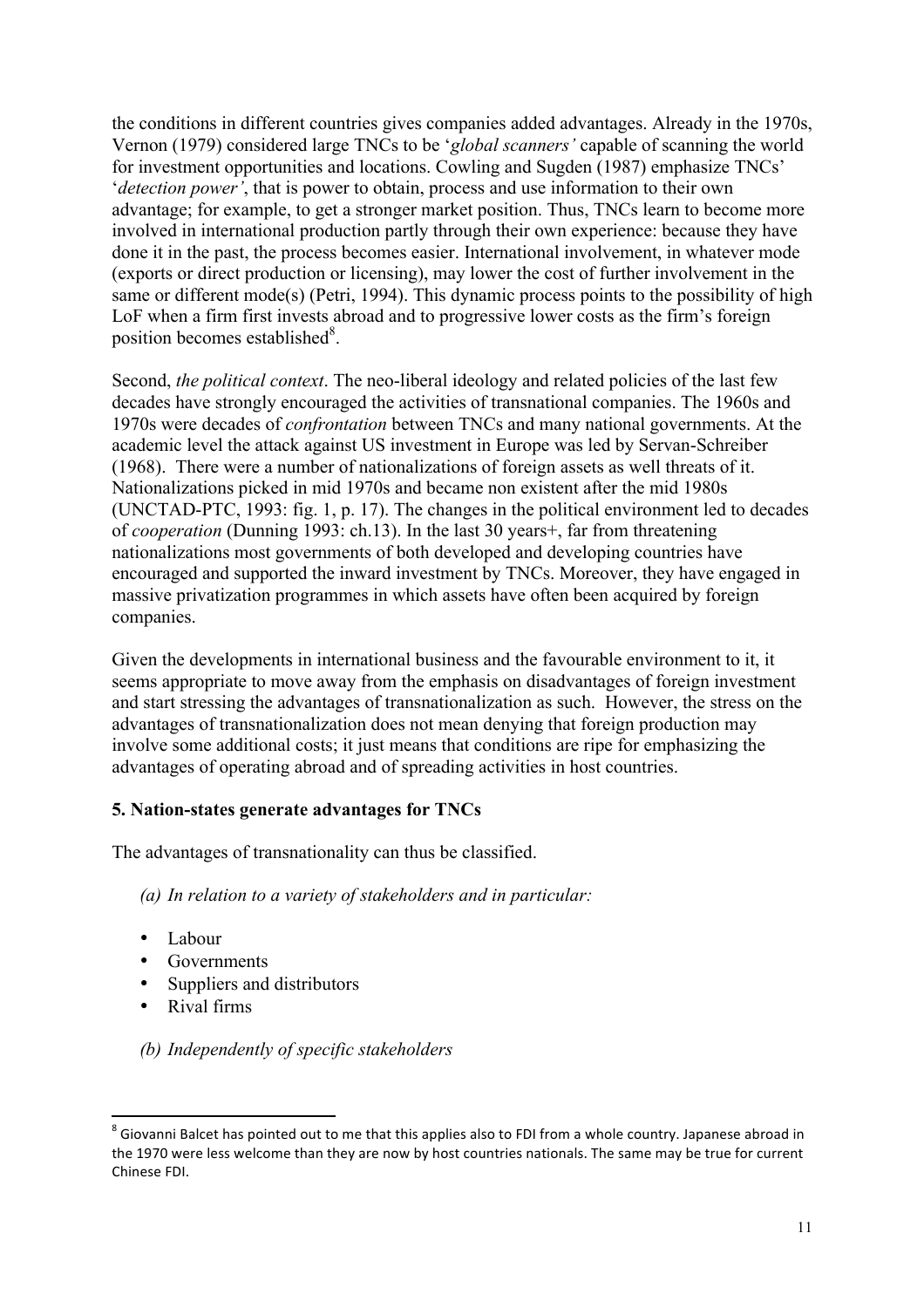- Acquisition of knowledge and innovation
- Risk spreading

The following points are relevant in the acquisition of all these advantages. First, strategic behaviour is essential for companies to realize advantages. Second, the role of the nationstate is key to the development of strategies by TNCs. To understand the latter point we must look at key aspects of the nation-state.

## *The nation-state and regulatory regimes*

The nation-state can be a very significant player in the establishment of firm's advantages in the transnational context. In order to understand how this comes about let us start with an analysis of the following *three dimensions of operating across national frontiers*.

- 1. *Spatial/geographical dimension*. The distance between locations in different nationstates is often greater than the distance between locations within the same nationstate. But this is not always the case. For example, the distance between Milan and Reggio Calabria is greater than the one between Milan and Geneva. Similarly, the spatial distance between Boston and Montreal is less than the one between Boston and Los Angeles.
- 2. *Cultural and linguistic dimension*. The cultural distance including business culture is usually greater between nation-states than between regions of the same nation-state. But again, this is not always the case. The cultural distance between Milan and Geneva is not necessarily higher than the one between Milan and Reggio Calabria.
- 3. *Regulatory regimes dimension*. By regulatory regime I mean the sets of all laws, regulations and customs governing the economic, social and political life of a country. It therefore includes the sets of institutions and regulations governing production, markets and the movement of resources across countries. Each country has a specific regulatory regime and thus a specific set of rules and regulations which often have historical as well as institutional origins and connotations. Countries differ – sometimes substantially – in terms of their specific regulatory regime. However, the regulatory regime tends to be fairly – though not completely – homogeneous and consistent within each nation-state.

Business across national frontiers may involve additional costs compared to business within the boundaries of the nation-state. The costs are associated mainly with the first two dimensions: spatial and cultural dimensions. The third dimension may also involve extra costs because, for the TNCs, the mastering of – and managing in the context of – different laws, regulations and customs by their managers, may also be costly.

However, the third dimension can also be the source of considerable advantages for firms operating transnationally. To understand why this is so, we shall delve further into it. In the context of the third dimension, the nation-state is here seen as the locus of a set of *regulatory regimes*, that is, of a set of specific, rules and regulations which apply to people, firms and institutions within the borders of the nation-state. Some of these rules and regulations stem from the legal or institutional system, some from government policies. Most of the following elements embrace several or all aspects of both institutional and policy frameworks.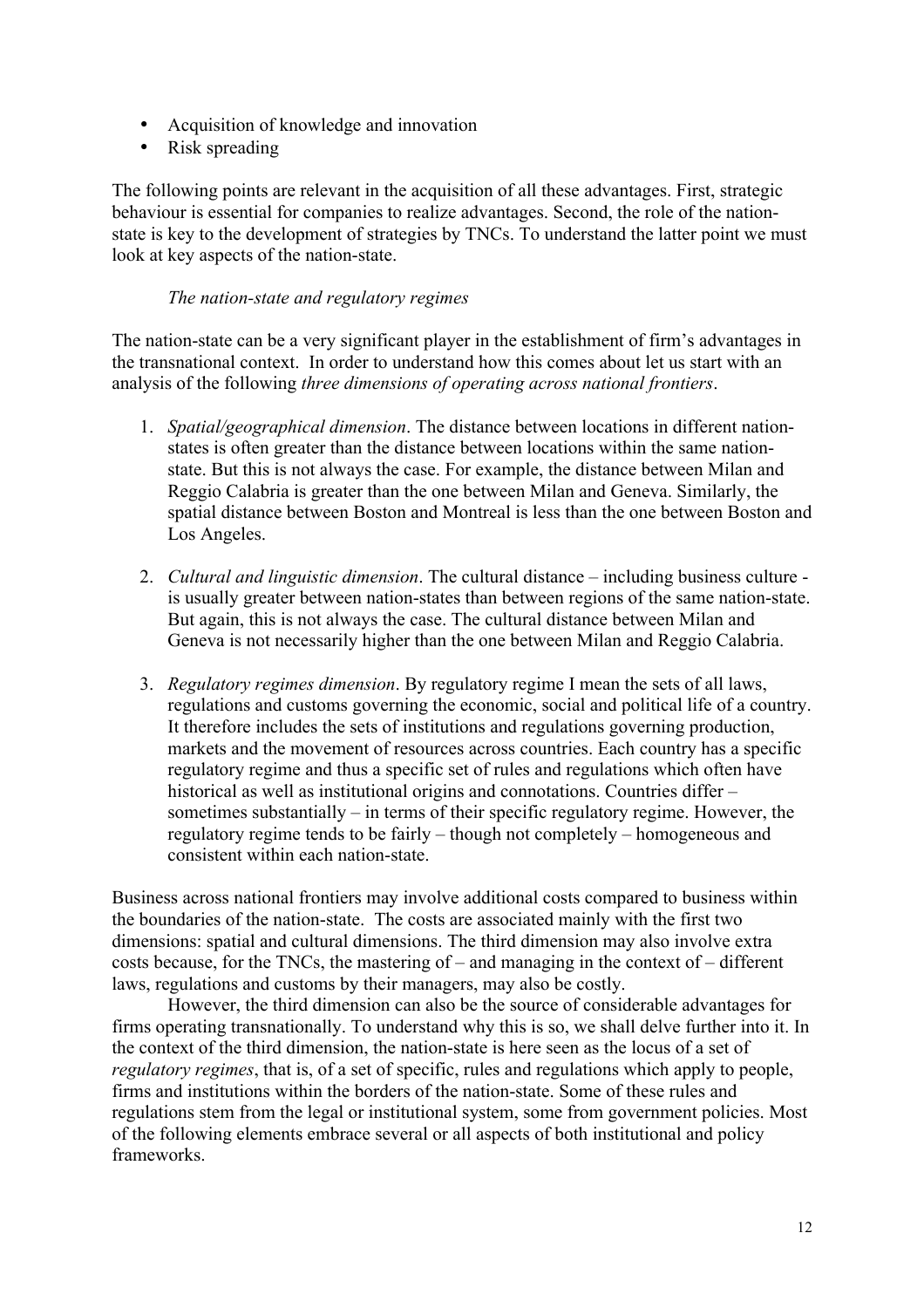### *Elements of nation-states' regulatory regimes*

- Rules and regulations regarding the social security system and in particular different regimes regarding labour and its organisation
- Fiscal regimes
- Currency regimes
- Regimes of industrial policy
- Rules and regulations regarding environmental and safety standards

The existence of differences in regulatory regimes across nation-states allows companies that can truly plan, organize and control across frontiers to develop strategies to take advantage of such differences. This is particularly the case when the strategies aim to enhance power vis-àvis actors who cannot – or not yet – plan and organize across national frontiers, or not to the same extent as TNCs. Transnationality generates asymmetry of power between TNCs and other players. Moreover, companies can enhance the asymmetry through their strategic behaviour.

There is a good amount of literature of firm's market power and therefore on power towards rival companies. However, power may also relate to other players in the economic system and specifically labour, governments, suppliers/distributors, subcontractors. Power towards these other players can be turned into market power towards rival firms because it gives companies opportunities for higher profitability.

Power can be used to shift the distribution of resources, surpluses, markets. In the case of power towards rivals – one of Hymer's (1960) key points - the distribution relates to market shares; in the case of conflicts with labour, the power can be used to change the distribution between profits and wages; in the case of power towards governments the issue is distribution over the overall surplus and how much should go to the private sphere - companies - or the public sphere - governments and taxpayers.

Thus the first set of advantages (a) listed at the beginning of this section involve distributional issues and conflicts with labour, governments, suppliers or rival firms. The last two advantages - acquisition of knowledge and risk spreading - (b) - can put the TNC in a better position towards rivals and therefore involve distribution over market shares. We here briefly touch on advantages towards suppliers; towards the acquisition of knowledge and towards risk. The advantages towards labour and towards government will be given more space and attention in the following sections.

### *Advantages towards suppliers*

<u> 1989 - Johann Stein, fransk politiker (d. 1989)</u>

Operations across different nation-states can enhance the bargaining power of companies towards their suppliers and, as a consequence, enhance its competitive power towards rivals. The existence of multiple sourcing channels (whether actual or potential) in the various countries gives the TNCs a powerful bargaining position towards suppliers. This is particularly the case because many suppliers have specific characteristics which make them liable to low bargaining power with large TNCs. In particular:

- suppliers are often smaller companies $\degree$  operating in a more competitive environment than their customer;
- they are often located in developing countries;
- they cannot easily develop alternative international networks.

 $9$  Some suppliers can, however, be large firms as is the case in the automotive industry.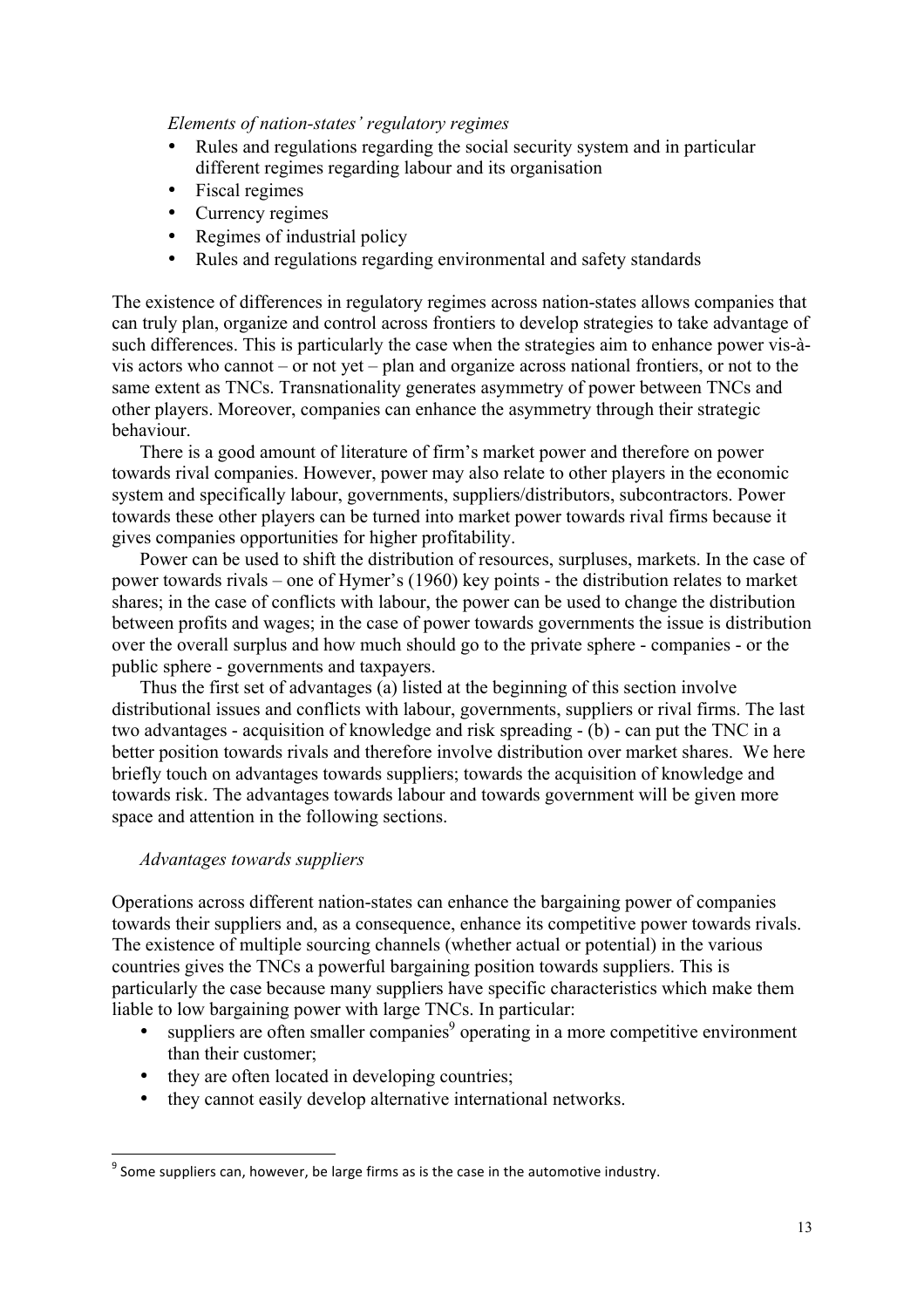In this situation it is not difficult to see how a big TNC with a large transnational network and which can rely on several actual or potential suppliers may use its international position to enhance its bargaining power towards specific suppliers.

### *Knowledge acquisition*

TNCs are the big players in innovation and technology and their activities aid the diffusion of knowledge and innovation. This process is enhanced because TNCs operate within a double network (Hedlund, 1986; Hedlund and Rolander, 1990; Forsgren, Holm and Johanson, 2005):

- The internal network of their units spread across the world; and
- The external networks that each unit of the TNC has in the country in which it is located: networks with customers; suppliers; distributors and local universities and research centres.

The external network favours exchange of knowledge between the TNC's unit and the local context with flow of knowledge in both directions. The internal network facilitates diffusion of knowledge internally to the TNC and across countries.

It is an approach in which geographical diversification of production enables each unit of the TNC to learn from the environment. The acquired knowledge is then transferred to other units of the company via the internal network of subsidiaries. In this perspective, transnationality generates benefits from operating in a diverse environment with diverse knowledge and innovation histories: different nation-states with different cultural environments in terms of knowledge, innovation and technology. Moreover, Cantwell (1989) points out how there are two-way spillover effects: from the locality to the company and from the company to the locality.

For knowledge diffusion to take place the mobility of labour and of products across countries is important. They are vehicles for such diffusion. The extent to which transfer of knowledge and innovation takes place partly depends on: (i) The internal organization of the company (how free is the unit to liaise with the local business and research environment?); (ii) The degree of embeddedness of the unit into the locality; and (iii) The absorption capacity (AC) of the receiver be it individual, firm, industry or country.

## *Advantages towards risk spreading.*

A further advantage of operating across several nation-states is connected with risk spreading. A strategy of dispersion of production and multiple sourcing can also be a diversification strategy which allows the spread of risks of disruptions to production due, for example, to political upheavals or industrial disputes in any one country. Disruptions to production can come about also through other problems such as natural disasters. Most risks linked to the latter are not nation-specific but are more likely to be specific to the physical and geographical environment. However, the ability of countries to cope with them and to minimize risks and costs for business is, to a large extent, nation-specific and thus specific to the social, economic and governance environment and not just to the physical environment. Thus a strategy of fragmentation by nation-states may become also a strategy of geographical diversification in order to spread risks deriving from the social and political as well as the physical environment.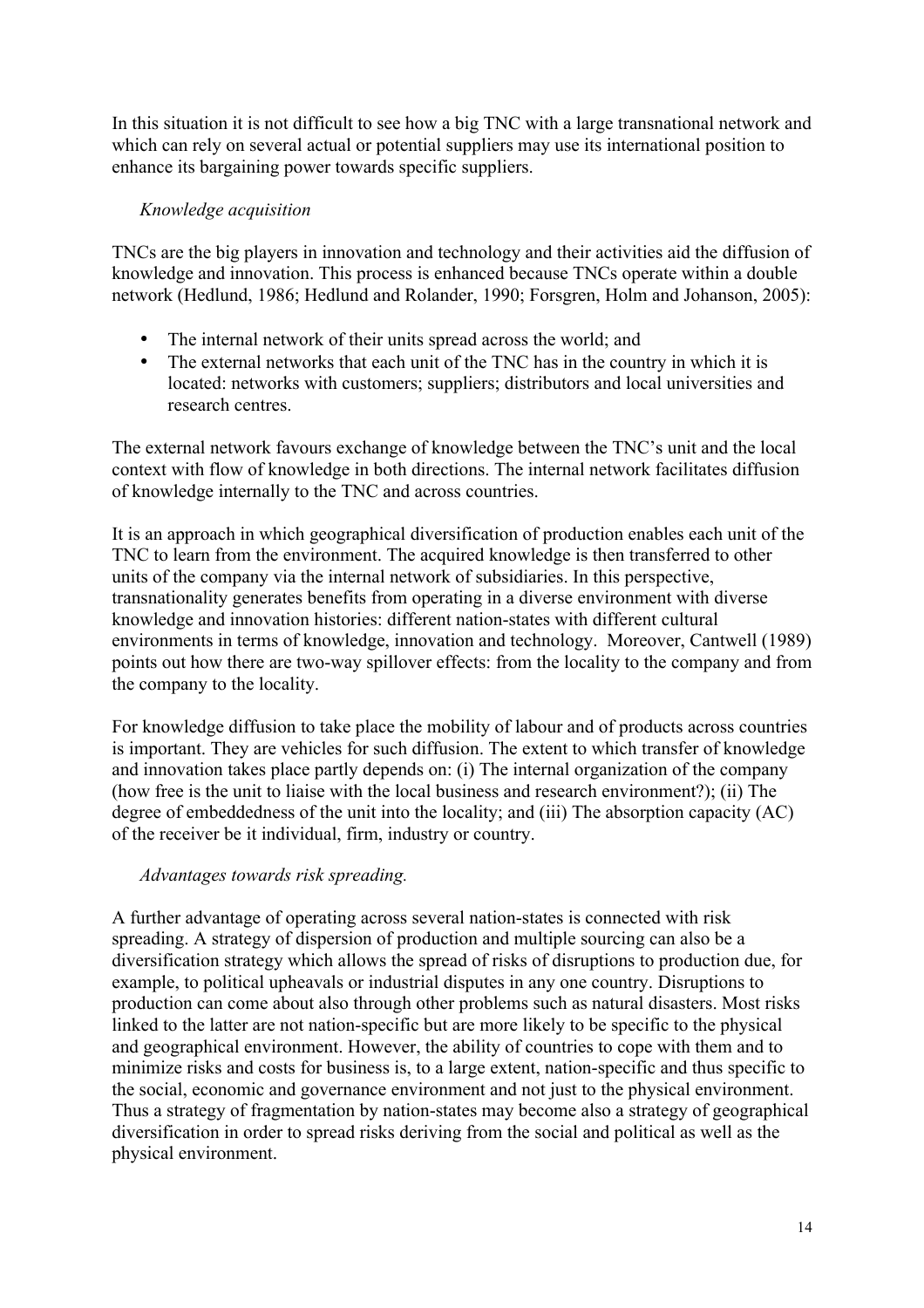### **6. Labour as stakeholder in the boundaries of the firm**

Let us now go back to Table 1 section c: different stakeholders in the boundaries of the firm. The most striking feature in reading works on the organization of business transactions – be they by hierarchical structures or coordinated via the market or via hybrid forms – is the fact that the perspective is always the efficiency and effectiveness of the individual firm in relation to the interests of shareholders and managers. De Man (2004) sees the advantages for firms and the wider economy in terms of more productive use of resources linked to specialization between the various partners in the network. The point of view of other stakeholders such as labour and governments hardly comes in. Labour in particular, seems to be the forgotten stakeholder in these studies<sup>10</sup>. De Man (2004: pp.164-66) does devote one section (The individual in the Network) to labour. However, the discourse is entirely in terms of the need for the workforce to upgrade its knowledge and to be flexible to meet the demands of the firm as well as the network. The point of view is again the firm not the employee; for the latter, only duties are considered; no mention of problems and of changing contractual position. Yet the position of labour is greatly affected by the various dimension and particularly by the organizational and the geographical (by nation-states) dimensions discussed in sections three to five. Moreover, labour and its bargaining power may be key in the development of firms' strategies leading to various dimensions.

To illustrate this point let us first delve into the question of how we got where we are in terms of prevailing governance structures and geography of direct activities. Coase started his analysis of governance structures by noting that the firm and internalization appear to be the odd one out in need of explanation. In fact, internalization and the growth of firms via internal activities was also the premise of Chandler (1962) work. This can be explained by the growing concentration of production and firm size alongside an economic theory that saw the market as sovereign and competition as the normal and desirable market structure. There was a need for a theory that kept the basic premises of the neo-classical theory while trying to explain why firms grew bigger and, therefore, why the market was not perfect. Coase's theory provided the explanation.

In the first decades after WWII the firm grew internally under the pull of growing economies and of favourable macro economic conditions with increasing demand for exports and consumption as well as investment. There was also plenty of labour supply due to more women entering the labour force and to the immigration policies in developed countries. All these conditions further favoured internal growth of firms, via hierarchical structures.

The next few decades bring higher demands by the employed labour force. Internalization has made it easier for labour employed under the same ownership umbrella to organize and feel solidarity. The demands of labour grow at a time when investment opportunities start declining and when the 1970s energy crisis adds to the problems. In this situation firms start looking for solutions that involve a decrease in the power of labour to organize and resist: externalization is one such solution. As time goes by, technology comes to the aid of such a solution: the information technologies make it easier to exercise control whether the production activities take place internally or externally. Moreover, logistics solutions – pressing under the externalization drive - are eased by the same technology as well as by the diminishing costs of transportation.

<u> 1989 - Johann Stein, fransk politiker (d. 1989)</u>

 $10$  My reviews are largely of economics and business strategy works; it may be – and I hope it is the case – that industrial relations studies are dealing more with the labour perspective on hybrids.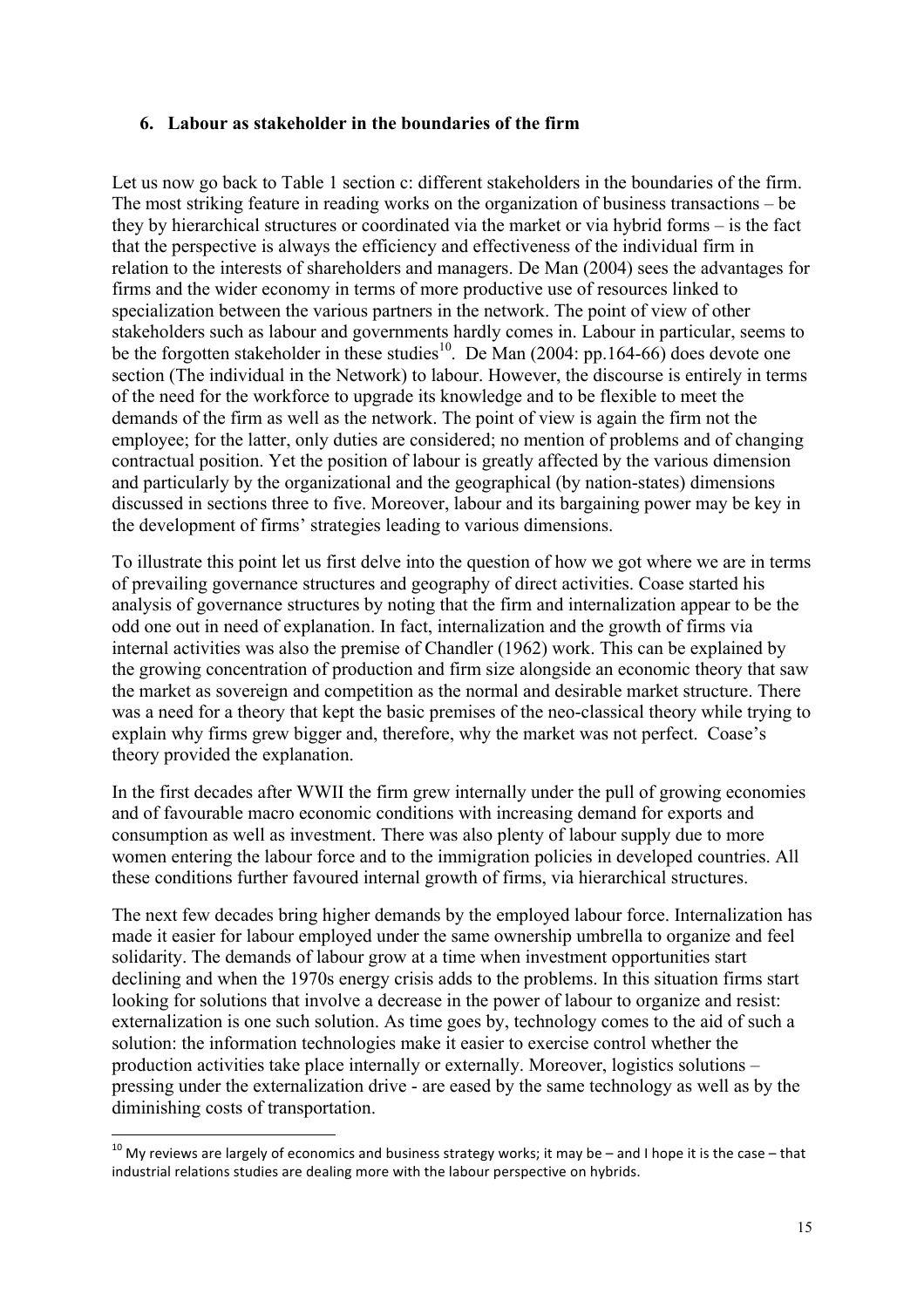Move forward to the decades from 1980 onwards. Coase's internalization theory is now well developed and accepted. Yet, the business, economic and social situation has changed. Externalization has taken hold and is spreading rapidly – largely thanks to the work of Williamson - both in private and public sector institutions. If we stick to the logic of the neoclassical theory – now encompassing also Coase's theory – we have to look for fundamental changes in transaction costs between the decades around and after WWII and the decades from the 1980s onwards. The dichotomy internalization v externalization has always been there: why have we seen the system as a whole move – in time - in two completely different directions – internalization first and later externalization? The purely neo-classical theory cannot explain it; or, at least, I have not seen convincing explanations of why market transactions costs have changed between the two periods. Why they may have been very high in the decades after Coase's publication and why they may have been very low – thus leading to more externalization and market transactions - in the last four decades. I should, however, point out that most writers in this tradition rarely indulge in historical comparisons; they see their role mainly as analysing static situations. If confronted with such historical shifts, their conclusion might be that the shift from internalization to externalization is a sign that transaction costs have changed: in other words assume away what needs explaining. In this writer's view the shift needs explaining and, indeed, in explaining it, we can through light on wider issues regarding the firm and its stakeholders.

It is here suggested that the move towards externalization has roots in social and political elements as well as in economic ones. It is also suggested that strategic behaviour on the part of large firms led to externalization and that such strategic behaviour was largely in relation to labour. Faced with increasing bargaining power by labour, companies looked for ways of curtailing such power – in most cases with the assent and support of governments - via strategies of labour fragmentation. Thus the organization of production is here seen as closely related to the role and power of labour. Firms' strategies are greatly affected by conflicts with labour and developed partly as attempts to solve those conflicts.

### *Labour fragmentation strategies*

In sections three to five we have analysed the changing boundaries of the firm with respect to two dimensions: the organizational dimension (hierarchical v hybrid v market) and the geographical (by nation-state) dimension. Both these dimensions have become more relevant in the last 35 years. Both involve labour in two respects: because the relationship between the firm and labour and their industrial relations record may be one of the determinants of strategies leading to specific boundaries; and because the change in boundaries has considerable effects on the bargaining position of labour. Labour is therefore a significant stakeholders in the boundaries of the firm (Table 1b).

What strategies are open to companies that want to prevent or make it difficult for labour to increase their bargaining power? It will be in the interest of companies to try and implement strategies leading to the *fragmentation* of labour and, in particular, the following:

- organizational fragmentation through the externalization of some activities within an overall strategy of control of production;
- fragmentation by nation-states through the location of production in various countries characterized by different labour, social security and labour organization regimes.

These two fragmentation strategies are not incompatible and they may indeed be implemented together. The first strategy (organizational fragmentation) involves the company in the externalization of labour through outsourcing strategies (such as subcontracting or franchising arrangements) that allow considerable control of production but without the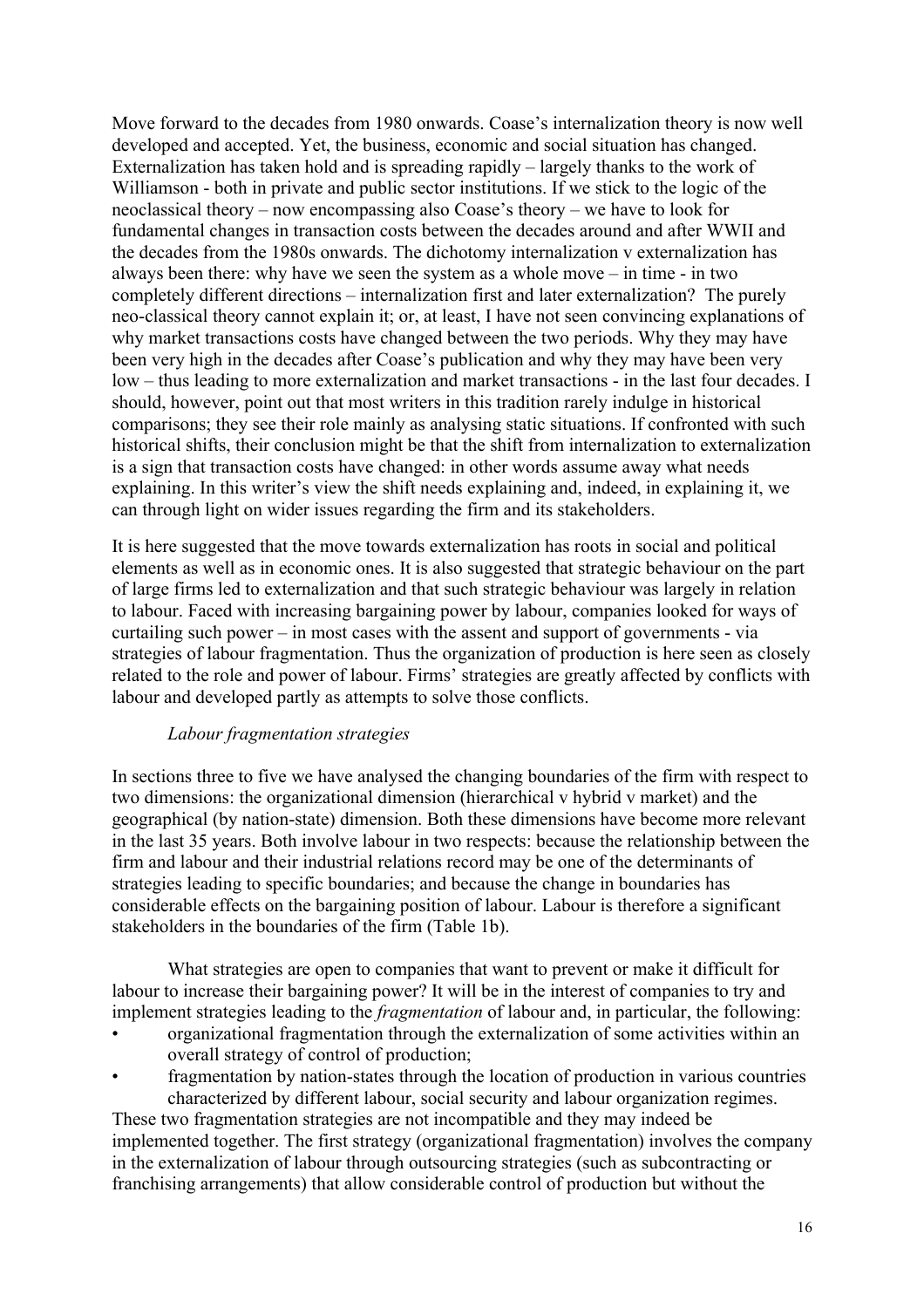responsibility for the labour employed for such production. The second strategy involves the spread of production in regions, countries, areas not linked by common labour organization regimes, i.e. having different trade unions and/or different labour and social security laws and regulations. These elements make the organization of labour and its resistance to the demands of capital more difficult. The underlying assumptions in this analysis are the following:

a That labour organization is easier whenever labour works for the same 'ownership/management unit' (the hierarchical form of organization); and, that labour organization is more difficult whenever employment is dispersed among many smaller units – be they wholly or partially independent firms – or among some large and some small units. Externalization involves costs and advantages. The costs are in terms of control over quality of products<sup>11</sup>, possible debasement of the brand and problems with delivery dates. The advantages are in terms of: low responsibility for labour; lower resistance by labour as labour organization is more difficult and often made illegal across different proprietary units; shift of much risk from the principal firm to the smaller subcontractors. The risk relates to both the labour force employed in the value chain and – in many cases – the equipment employed.

b That labour organization is easier within a single country than between different nation-states. This does not imply that, for labour, full harmonization and homogeneity of organization and power exist within each country. Differences can arise at the level of regions due to local conditions and institutional structures, or between different industries or due to different structural features of production in terms of ownership/management arrangements. The main point made here is that, on the whole, there are greater difficulties for the actual and potential labour organization between countries separated by institutional, political, cultural, legal and governmental borders than within each border. We can then define areas of '*labour organization regimes*' as those geographical areas within which – *ceteris paribus* – labour finds it easy to organize itself effectively. They are likely to be defined by the geographical boundaries of the nation-state though it is conceivable that they could extend only within smaller regions of the same country or that they could theoretically extend to various nation-states (such as the European Union – EU) if labour manages to organize and mobilize across nation-states. Up to now such organization and mobilization has not extended beyond the confines of single nation-states. It is interesting to note how governments of the right and centre within the EU have tended to favour unification of markets and the free movement of capital but have resisted the harmonization of fiscal, labour and social security regimes.

### **7. Boundaries: an approach based on labour**

<u> 1989 - Jan Samuel Barbara, margaret e</u>

So far the discussion on boundaries has placed the firm  $-$  as defined in the legal/proprietary perspective - centre stage; the firm as represented by its owners and managers. However, as discussed above (Table 1b), the firm has other stakeholders and particularly labour. One of the major theoretical and policy issues emerging from the analysis in previous sections, is what the boundaries of the firm imply for the boundaries of labour's interests, strategies and actions. Currently, whenever the organization of production is non-hierarchical, it is widely assumed that the firm has no responsibility for the labour involved in the activities

 $11$  This is particular relevant in services industries where the quality of the product cannot be inspected prior to acquisition and delivery.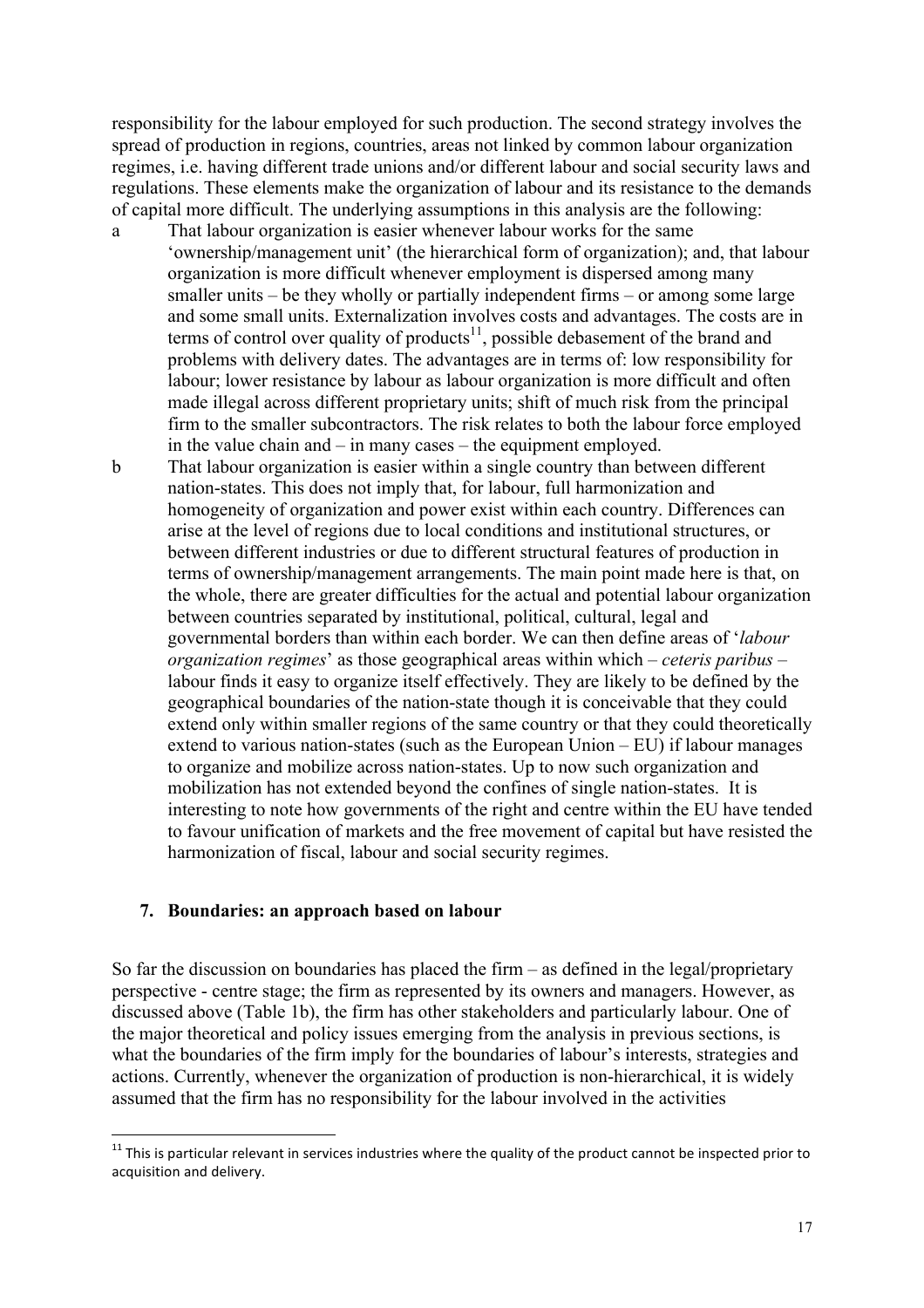bought/contracted out by the firm from outside its proprietary confines. The language of internalization versus externalization – widely used - lends itself to the idea of insider versus outsider labour.

No one would deny that labour is a major stakeholder in the firm's decisions regarding the organization of production and transactions. (Lazonick, 2012: 343-4) points out how labour as well as the State are major stakeholders – and should be considered as residual claimant – in strategic decisions. He considers decisions with regard to innovation and technology; in our case the decisions are with regard to the boundaries of the firm whose effects on labour are at least as relevant as those related to innovation strategies.

There are two major challenges in taking the perspective of labour as stakeholder in the boundaries of the firm. The first challenge (A) is a theoretical one: how can we argue the case at the theoretical level. How would a theory of the boundaries of the firm be constructed? The second challenge (B) arises at the strategy and policy level: what would be the strategies and policies of trade unions arguing the case for labour. Any progress on (A) would strengthen the case for (B). Viceversa, case studies and practical problems on the field would help develop and refine the theoretical side.

Table 2 helps to clarify the theoretical side. It lists a variety of organizational forms of production against a variety of characteristics. Between the two Coasian organizational extreme forms of hierarchy versus market (Table 2, col. 1, rows 2 and 3), there are a variety of other possibilities listed in Col one under: franchising; subcontracting; external distribution chains; and alliances. Columns two and three consider control by the principal firm over production and its process as well as over the firm's brand. Column four considers whether the power relationship between various partners in the contractual form is symmetric or asymmetric. Column five highlights whether the principal firm has responsibility for all the labour employed in the value chain. Column six attempts an assessment on the impact of organizational forms on labour's bargaining power and in relation to the whole labour employed in the value chain.

The strategies of the firm with regard to its boundaries seem to allocate to labour, boundaries that are more limited than the firm's boundaries of strategic control. Specifically, for example, in the case of contracts with suppliers or distributors, the responsibility for labour is within each firm separately, be they principal or contractor: labour's boundaries of actions and organization are confined within the principal firm and each subcontractor separately.

Currently, the principal company is able to exercise strategic control across a variety of firms, sectors and countries while having responsibility only for the labour directly employed by it. Yet larger number of workers – in various countries – may be contributing to the product which ultimately belongs to it – the principal firm – and is sold under its brand. The question is: should that be so, given that labour is greatly affected by the changing boundaries of the firm? There has been a tacit assumption that labour organization and power cannot and should not be all encompassing. This assumption has a basis in law but there is also a theoretical economics basis in it: the boundaries of the firm have been seen only from the perspective of the shareholders and managers. Is there a way of thinking in terms of a different viewpoint on the boundaries of the firm? Of a labour's point of view on boundaries?

If we take the purely legalistic perspective – in terms of labour law), the firm has no responsibility for labour in these forms and this makes the workforce operating along the value chain very weak. However, it can be noted that, unlike in the case of arm's length transactions, the principal firm has a considerable degree of control over production, its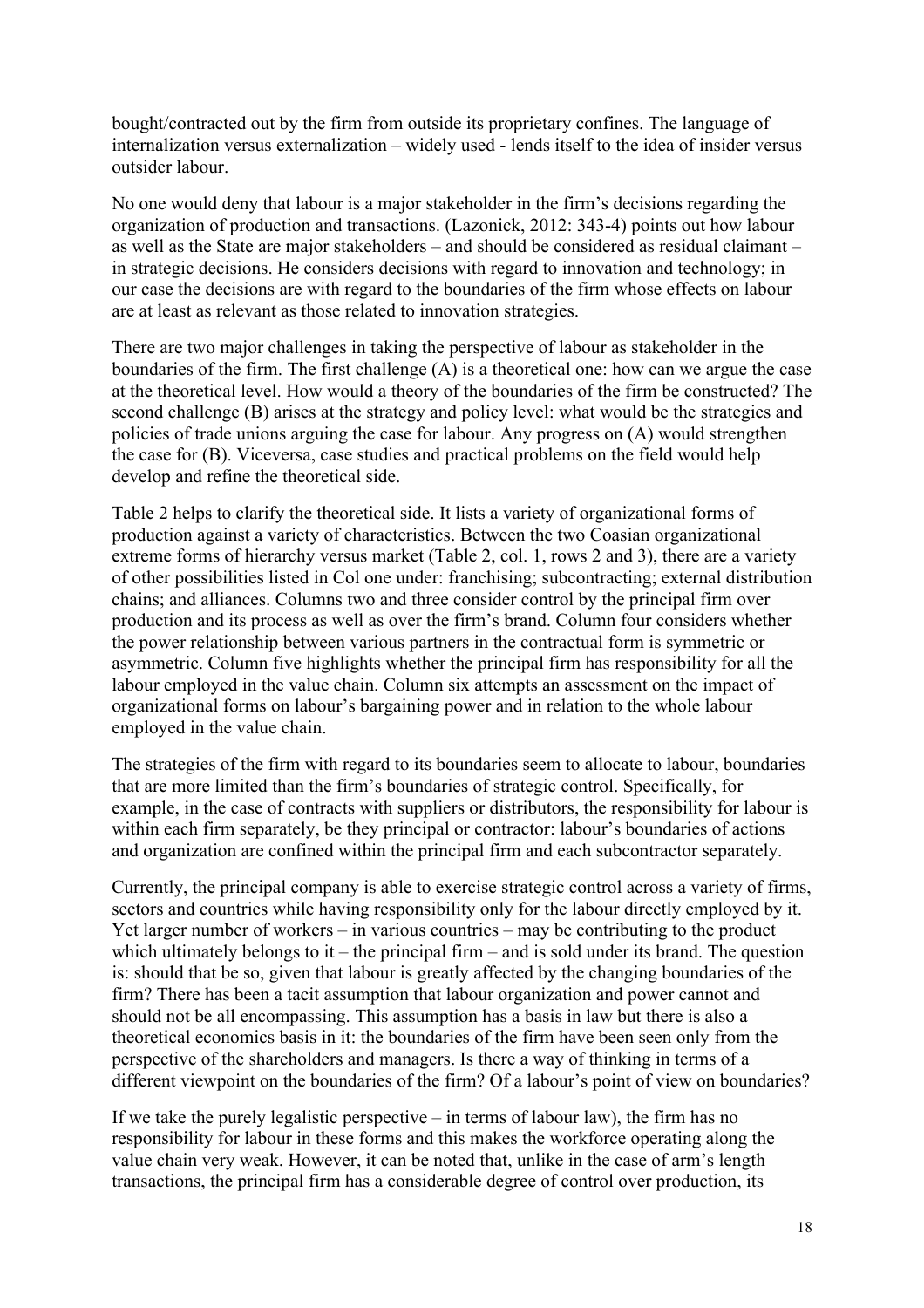process and its brand along the value chain. It could therefore, be argued that, on the basis of control, the boundaries of the firm are wider than those of the principal firm and that such wider boundaries should also apply to the boundaries of its responsibility, including responsibility for labour employed throughout the value chain..

| Organizational<br>Form             | Control<br>over<br>production<br>and its<br>process | Control<br>over brand | Power<br>towards<br>partners in<br>value chain   | <b>Responsibility</b><br>for labour<br>within value<br>chain | <b>Bargaining</b><br>power of<br>labour<br>employed in<br>the value<br>chain* |
|------------------------------------|-----------------------------------------------------|-----------------------|--------------------------------------------------|--------------------------------------------------------------|-------------------------------------------------------------------------------|
| $\mathbf{1}$                       | $\boldsymbol{2}$                                    | $\mathbf{3}$          | $\overline{\mathbf{4}}$                          | 5                                                            | 6                                                                             |
| Hierarchical                       | Full                                                | Full                  | N.A.                                             | Full                                                         | Very high                                                                     |
| Arm's length,<br>market            | N <sub>o</sub>                                      | N.A.                  | N <sub>o</sub>                                   | N <sub>o</sub>                                               | Low                                                                           |
| Franchising                        | Yes                                                 | Yes                   | Asymmetric                                       | N <sub>o</sub>                                               | Low                                                                           |
| Subcontracting                     | Yes                                                 | Yes                   | Asymmetric                                       | N <sub>o</sub>                                               | Low                                                                           |
| External<br>distribution<br>chains | Yes                                                 | Yes                   | Asymmetric                                       | N <sub>o</sub>                                               | Low                                                                           |
| Alliances/JVs                      | N <sub>o</sub>                                      | Yes                   | Sym/Asy<br>depending<br>on assets<br>involvement | N <sub>0</sub>                                               | $\gamma$                                                                      |

**Table 2. Organizational forms by specific characteristic and impact on labour**

\**In colums 2-5 the perspective is the principal firm. In col. 6 the perspective is that of labour.*

*NB. Any of the organizational forms above can be developed at the national or international level. Whenever several countries are involved – in whatever form – the negative impact on the bargaining power of labour is likely to decrease.*

Might we begin to think that the boundaries of interest and activity of labour should be extended to include all activities over which the company has strategic control? The case for a positive answer lies in the fact that all strategies regarding boundaries and all dimension and scope of the firm's boundaries have serious implications for the position of labour at both micro and macro levels: in terms of employment, wages, conditions, security and related social issues. An alternative view would see the boundaries of interest and activity as encompassing labour working for both the principal firm and the myriad of sub-contractors or franchisees or distributors. The boundaries of labour's interest, strategies and actions could also be seen to cross over the nation-state and become transnational whenever the company has activities in several countries directly or via its suppliers. The boundaries of labour interest, strategies and action could also be seen to span over more than a single sector, whenever the firm becomes diversified.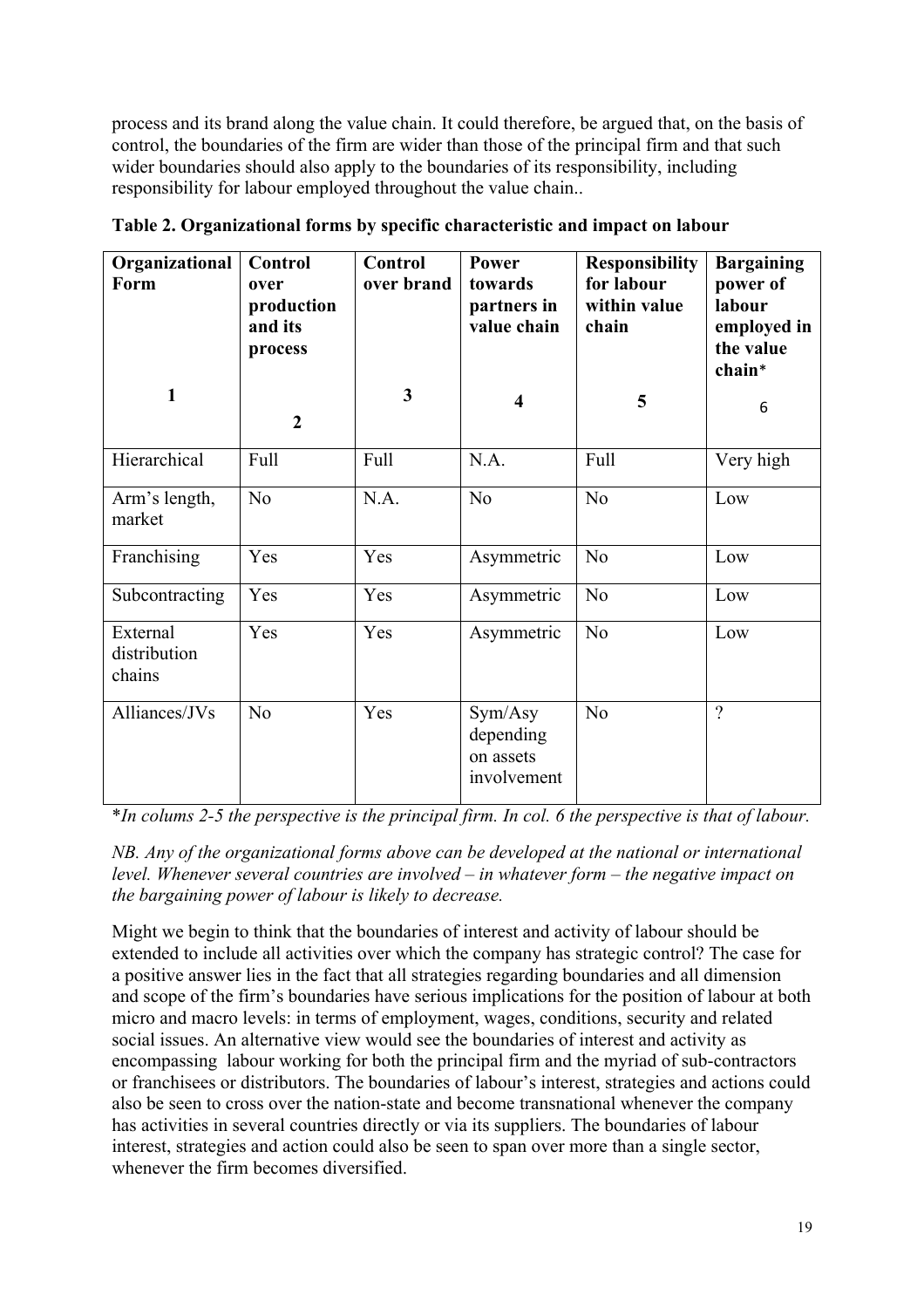This is indeed the argument – though not necessarily the language – used in a recent case involving a service industry, one of the sectors in which hybrid forms of organization are used extensively and in which the labour force has systematically lost power over recent decades. I refer to the recent (May 15<sup>th</sup>, 2014) protest by fast food workers over wages and conditions. *The Observer* (2014) reports on the on going dispute between workers employed in franchises and the fast food companies such as McDonald's. It quotes one low paid franchisee employee as saying: "McDonald's says it's not a boss, but it certainly acts like one. Setting rules and controlling just about every aspect of its stores, so that the only thing that franchisees can skimp on is wages…". The National Labour Relations Board (NLRB) is reported as arguing that 'the company has too much say not to be counted as a 'joint employers'" The workers rejected the claim that each franchisee is an independent employer and they all came together to protest independently of the organizational fragmentation. Moreover, the action was coordinated in some 150 cities across the world: thus geography (by nation states) and organizational boundaries were overcome.

This seems like the beginning of something with great potential for further development in a variety of industries. The theoretical analysis developed in this section fits in well with this real case in industrial relations. The fast food workers are saying to firms and to economics and business studies academics: we have a strong stake in the firms we work for; we do not accept the boundaries set by the legal/proprietary approach to the firm; we see the boundaries as set by the strategic control view.

## **8. Boundaries and governments**

Let us now turn to another major stakeholder in the strategies and destiny of the firm and its boundaries. There are various ways in which the State and its government are involved and interested in the boundaries. For a start, in most countries the State is currently the largest employer and a very big funder - and often direct provider - of services. Three points can be highlighted with respect to this. The first point relates to hybrid governance structures. The state as well as private firms is involved in a variety of production activities – usually of services – and has choices regarding the organizational forms for supplying and delivering them: from full internalization within State enterprises to full arm's length acquisition on the market, to hybrid forms. The latter have become more and more common in the last thirty years, thus mirroring what has been happening in the private sector. So, many of the points made above for hybrid form used within the private sector apply equally well to the public sector. Specifically the need to: (a) consider the point of view of labour; (b) look at strategic control in order to make the case for joint employment responsibility along the value chain; and (c) further develop the theory side of the impact of boundaries change on wider stakeholders and particularly on labour.

The second point of involvement by the State is via policies and legislation. Specifically, two types of legislation. (a) Regarding labour and industrial relations and the possible rights of labour to be involved across the network in hybrid forms. (b) Competition policy. Menard (2004: 370) points out that competition policy has been developed with the internalization v externalization as either or categories. However, hybrid forms challenge this scheme and so create a need to see competition policy in the light of these diverse categories and what they involve for the market power of firms.

A third point derives from the increasing cross-country boundaries of the firm. In Section five we considered companies' advantages of cross country direct operations, i.e. of being a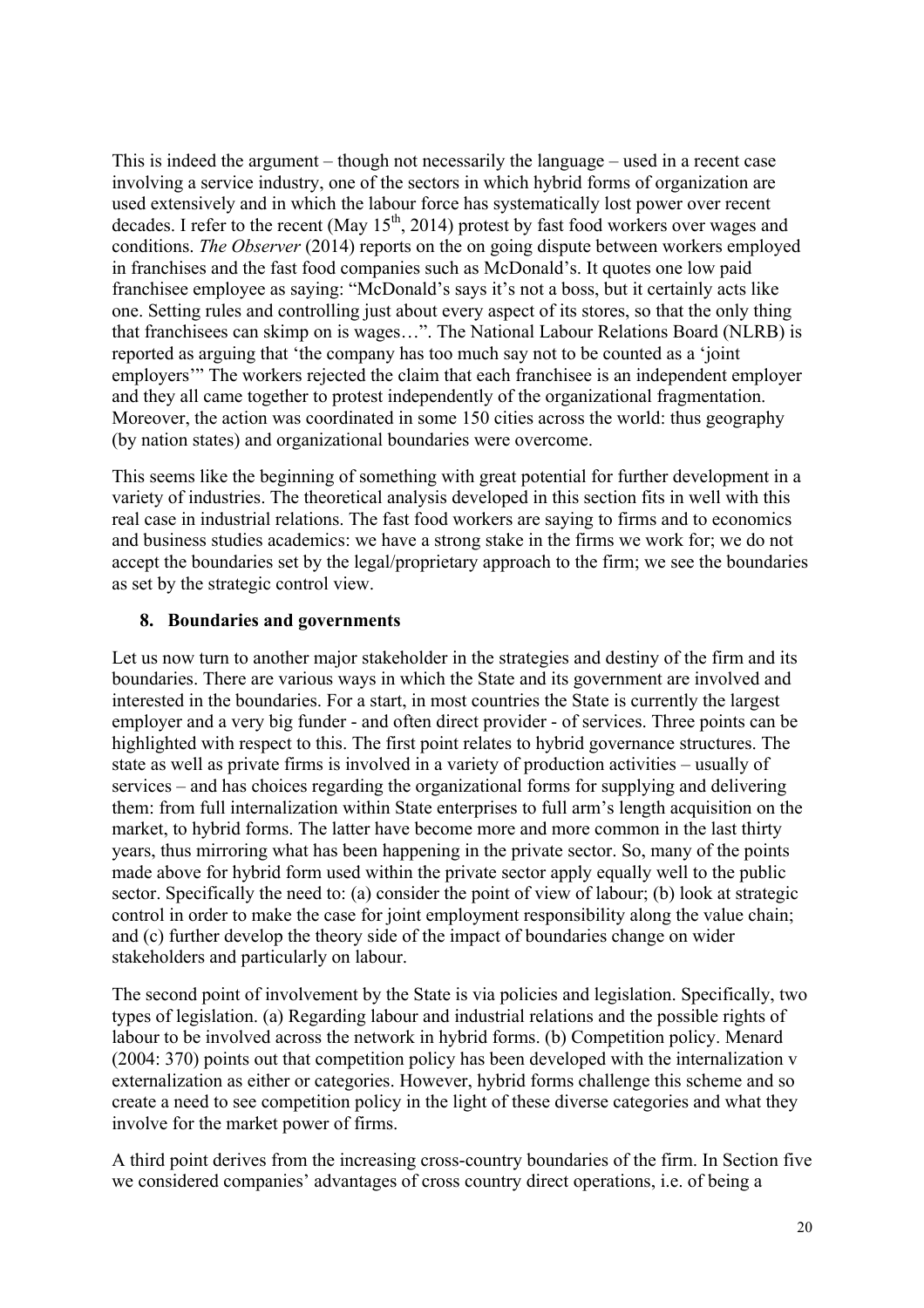transnational corporation. We specifically concentrated on advantages deriving from the existence of different regulatory regimes across nation-states. Here we consider such advantages in relation to governments.

### *TNCs' advantages towards governments*

Having production locations and business activities in several nation-states can give the company a strong bargaining position towards governments of the nation-states and their regions. Transnational companies can – and do – play governments of different countries or regions against each other with the objective of raising the offer of incentives for the location of inward FDI via so-called 'attractivity policies' (Oman, 2000; Phelps and Raines, 2002). For example, the lack of fiscal harmonization within the EU has led to competition by governments for attracting foreign companies – sometimes only nominally rather than with jobs and capital relocation – via lower and lower rates of corporation tax. Moreover, if a company has production facilities in many countries its threat of relocation (Kogut,1983) becomes very credible and can be used as bargaining power with governments to gain high incentives $^{12}$ .

There are further advantages to be gained by a company with direct business activities in different nation-states. The latter, as loci of different governance systems and regulatory regimes are also loci of specific taxation and currency regimes. Operating across several fiscal regimes puts the company in a position to minimize its world-wide tax liability via the manipulation of transfer prices, i.e. prices charged for the exchange of goods and services within the firm but across national frontiers<sup>13</sup>. The manipulation of transfer prices can also be connected to operations across different currency regimes with a view to bypassing currency controls. This is not a new phenomenon<sup>14</sup>. The realization of these advantages by TNCs leads to a shift in the distribution of the economic surplus away from the public and towards the private sphere.

Different regulatory regimes regarding environmental and safety standards between different nation-states may also lead to advantages for TNCs and to a stronger position in their negotiations over the location of FDI. The Guardian (2010) reports that Transocean - the owner of the rig leased by BP in Gulf of Mexico disastrous oil exploration - was registered in The Marshall Islands. To what extent did this affect its environmental and safety standards?

This type of analysis has also implications for how we look at independence movements springing up across the globe and particularly in Europe. Separatist movements are now developed and active in many European countries from Britain to Italy to Spain. I have argued that the existence of nation-states with their different regulatory regimes generates advantages for companies that are truly multi and transnational. If nation-states are fragmented into smaller political units with their specific regulatory regimes, this creates

<u> 1989 - Jan Samuel Barbara, margaret e</u>

<sup>&</sup>lt;sup>12</sup> In 2011 companies drilling for oil in the North Sea were threatening to relocate in response to the British (Coalition) Government introduction of a windfall tax on oil profits.

 $13$  On transfer prices see Eden (2001) and letto-Gillies (2012: 226-9).

 $14$  Cox (2000) discusses how the British American Tobacco (BAT) company in the 1930s was able to circumvent currency control via the manipulation of transfer prices for their intra-firm transfers.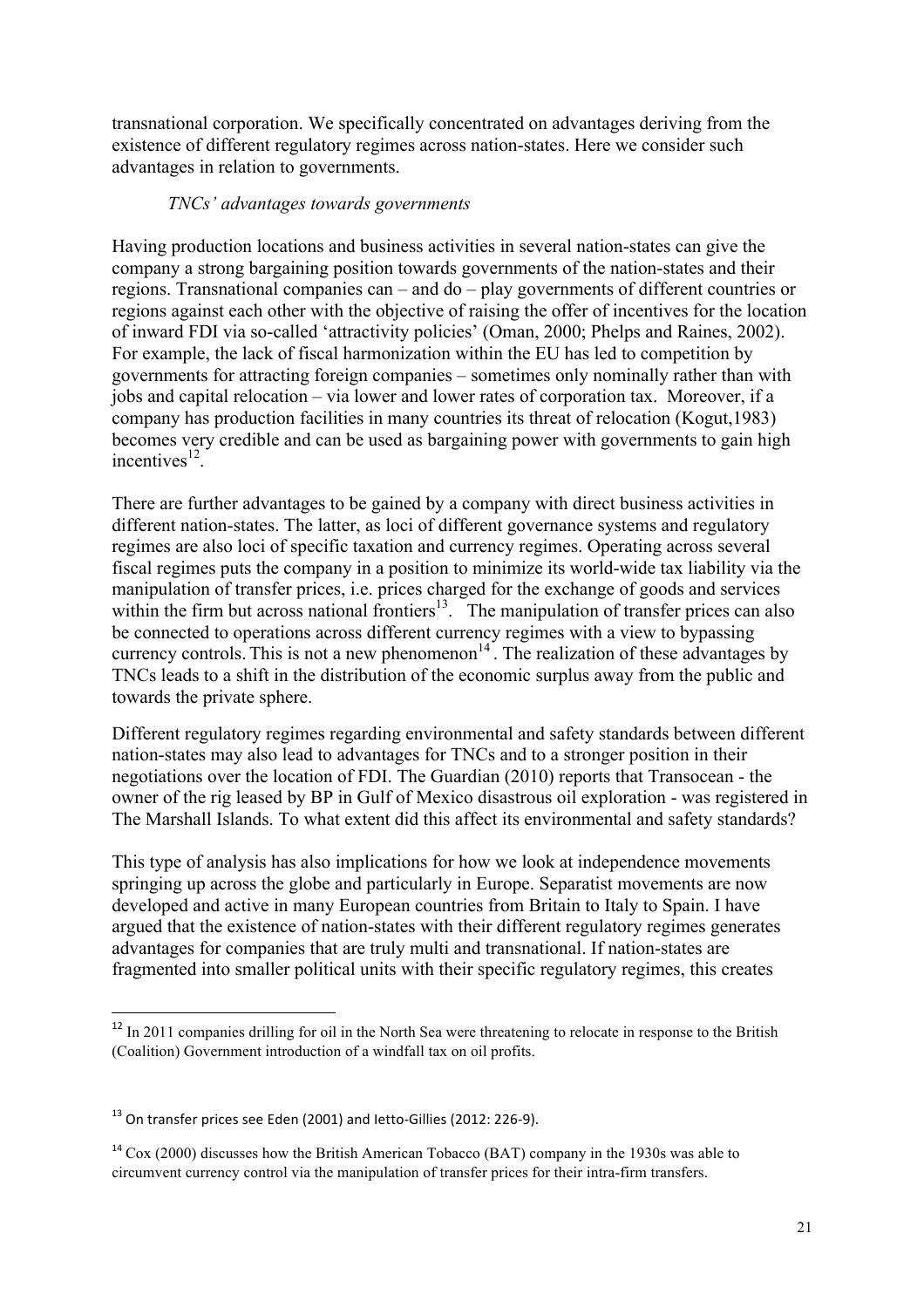further opportunities for exploiting differences by TNCs. Who is going to have advantages from the separatist movements that we see across Europe: Lega North in Italy; Basque countries in Spain; Scotland in the UK? *Cui bono?* In whose interest?

Academics and business experts are not averse to arguing for separate units. Ohmae (1995) strongly argues for the formation of strong regions free to bargain with TNCs directly without having to go via the institutions of the nation-state of which they are part. He advocates the formation of region-states oriented towards the global economy rather than the national economy. He writes:

'Region states…are economic not political units, and they are anything but local in focus. They may lie within the border of an established nation state, but they are such powerful engine of development because their primary orientation is toward – and their primary linkage is with – the global economy. They are, in fact, among the most reliable ports of entry.' (pp. 88-9)

According to my analysis the region-states advocated by Ohmae would lead to competition between different regions of the same nation-state for the attraction of inward investment. This is a situation which favours the TNCs in their bargaining for special concessions. Reliable ports of entry yes, but for whom and in whose interest? If, within each country, there is competition at the regional level for the attraction of inward FDI, the losers are likely to be the citizens and the gainers the TNCs. Similarly, regarding competition between nation-states via the offer of low tax rates, free land usage and the wider range of attractivity policies in general.

While the companies are happy to overplay the role of sweeteners in their location decisions in order to gain as much as possible from the local/national government, in most cases the decision by TNCs to invest in a particular location is taken on the basis of different considerations such as: labour skills; market access; infrastructures; innovation context. In relation to the latter, Mazzucato (2013: 8) comments on the location decisions of Pfizer the pharmaceutical company:

'Did Pfizer recently leave Sandwich, Kent (UK) to go to Boston in the US due to the latter's lower tax and lower regulation? Or was it due to the fact that the public sector National Institutes of Health (NIH) have been spending close to \$30.9 billion per year in the USA funding the knowledge base on which private pharmaceutical firms thrive?'

Stopford and Strange with Henley (1991) saw the struggle for world market shares intensify the competition not only between firms but also between governments of nation-states and regions. They ask themselves: '…how has the intensified competition between states and between firms for world market shares affected the balance of bargaining power between states *as a group* and multinationals *as a group*? Their conclusion is: 'that governments *as a group* have indeed lost bargaining power to the multinationals as the possibilities for collective action have diminished.' The analysis in this paper lead to loss of bargaining power by nation-states vis-à-vis TNCs individually and collectively because of divergence in regulatory regimes by different nation-states. The authors just cited arrive at the same conclusion with regard TNCs as a group on the basis of lack of global regulatory institutions. This conclusion is made more poignantly in Strange (1996), a book that sees power moving away from states and democratic institutions towards 'markets and thus to non-state authorities deriving power from their market shares' (189). But…'none of the non-state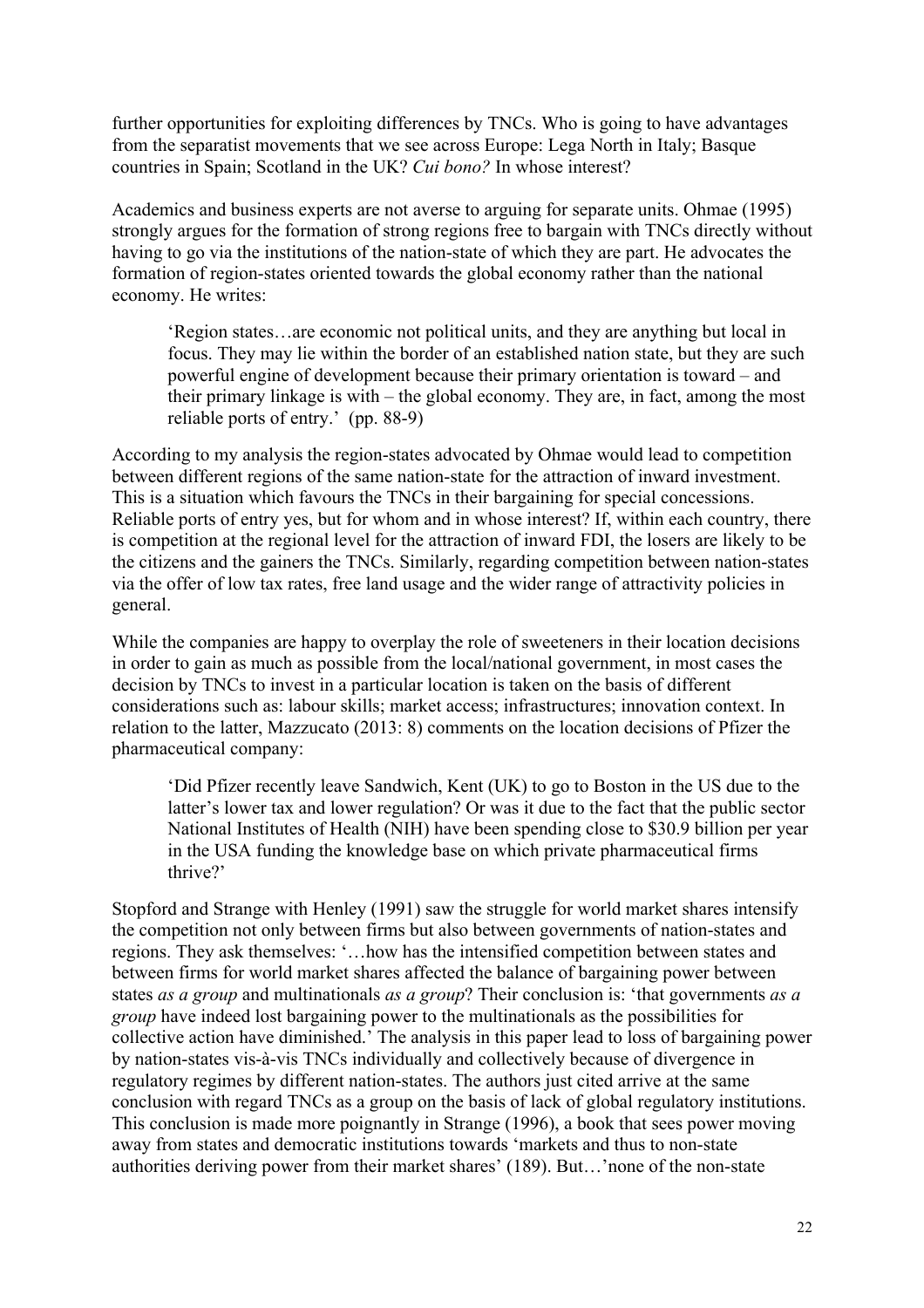authorities to whom authority has shifted, is democratically governed. Firms – the new players in transnational economic diplomacy – are hierarchies, not democracies.'(197). Thus the shift in bargaining power between the corporate sector – particularly the TNCs – has not only economic and social but also political effects in that it results in lower levels of accountability on the holders of power and in loss of democratic control.

# **9. Summary and conclusions**

The paper starts with an analysis of the firm's boundaries in terms of a variety of issues highlighted in Table 1 (a, b and c). *Perspectives* – legal/proprietary; responsibility; control - . *Stakeholders* – shareholders and managers but also others and specifically labour and governments. *Dimensions* – organization of production; geographical/by nation-state; sectoral. Specific consideration is given to the organization of production in hierarchical as well as in a variety of hybrid forms and to the position of labour in the context of these hybrid forms (Sections three,, six and seven). The geographical – by nation-states - dimension is given particular relevance leading to a discussion of transnational companies, the advantages they derive from operating across borders and the source of such advantages (Sections four, five and eight).

The paper then moves on to a detailed analysis of the position of two stakeholders vis-à-vis the changing boundaries of the firm: labour and governments. Regarding labour both the organizational and geographical dimension of strategies of fragmentation are analysed. With regard to governments the major consideration relates to the geographical dimension and the position of governments in relation to transnational companies.

The conclusion is that the changing boundaries of the firm particularly with respect to organizational forms and to the geography of direct foreign operation by TNCs does put labour in a weaker position. And so it does with regards to governments. It is suggested that labour and its trade unions would benefit from taking a strategic view of the issue and by developing strategies based on the perspective of strategic control by companies. The main argument here is that, whenever a company exercises managerial strategic control over other firms in the value chain, it is appropriate to take the view that the principal firm may have responsibility for the whole labour along the value chain. In practice this requires a considerable amount of work in defining relevant element of control and in building up cases.

It is also suggested that, though this paper may be a step in the right direction, there is a need for further research for a better understanding of the boundaries of the firm from the point of view of two major neglected stakeholders: labour and governments. The existing literature considers the boundaries mainly from the point of view of shareholders and managers. In the context of the organizational and geographical (by nation-states) changes that have taken place in businesses we should move away from the concept of boundaries linked to property rights and towards boundaries linked to areas of effective responsibility and of strategic control.

The enhanced asymmetry of power, derived from strategies leading to new geographical and/or organizational boundaries, has distributional implications: in terms of the distribution between wages and profits; and the distribution of the economic surplus between the social and private sphere as happens when TNCs use their transnational power to minimize their tax liability. Our analysis has also strategy and policy implications for other actors. In general labour and governments should avoid strategies that generate scope for further fragmentation such as collision between trade unions and/or workers in different sectors or countries. There should be caution in embracing political moves leading to regional fragmentation of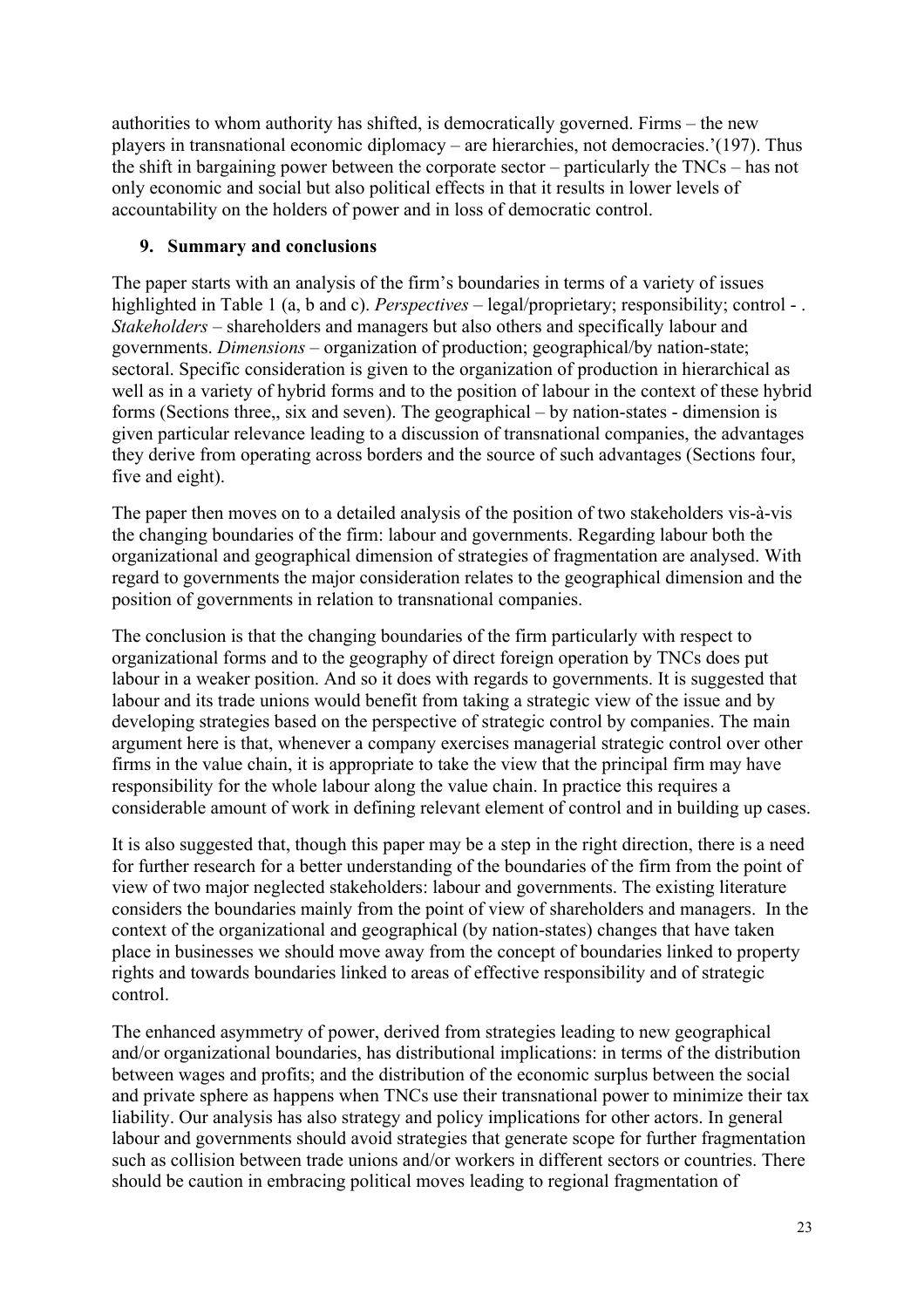regulatory regimes. Though decentralization of power to the regions may bring some benefits, full independence results in stronger bargaining power for TNCs in their dealings with local or regional governments. At the level of the EU, harmonization of social security and fiscal regimes would strengthen the power of labour and governments as well as leading to more stable economy and society within Europe.

In general, labour and governments should work towards strategies leading to the development of what Galbraith (1957) labelled 'countervailing power'. In our specific case, this means development of strategies aiming to reduce the *asymmetry of power deriving from transnationalism and from organizational fragmentation*.

The analysis of hybrid forms in Section seven is tentative. In effect we still know little of these complex forms. We need, in particular, wider research that puts labour at the centre of analysis of the firm and its strategies. We need to study further what effects each form has on labour in terms of employment, bargaining power and compensation. We need to find out whether the involvement of assets and/or brand, or of strategic control can make a difference to a possible labour' claim that the boundaries of the firm are more extensive. For example that the fast food franchises are in effect also the responsibility of the franchiser because the brand is involved throughout and because the franchiser or principal firm exercises strategic control over the franchisees or subcontractors. These are issues on which we need to acquire more knowledge and we need to utilize the expertise of trade unionists and of people working at the coal face to understand what goes on and what are the opportunities and limits of action. The road ahead is hard but not impossible.

### **References**

Barba Navaretti G. and Venables, A. J. (2004), *Multinational Firms in the World Economy*" Princeton and Oxford: Princeton University Press,

Baumol, W. J., (1959), *Business Behaviour, Value and Growth,* New York: Macmillan.

Berle, A.A. and Means, G. C.,(1932), *The Modern Corporation and Private Property,* New York: Macmillan.

Bo, H. and Driver, C., (2012), 'Agency theory, corporate governance and finance', in Dietrich, M. and Krafft, J. (eds), *Handbook on the Economics and Theory of the Firm,* Cheltenham, UK and Northampton, MA, USA: Edward Elgar, ch.11: 105-119.

Bolton, P. and Scharfstein, D. S., (1998), ' Corporate Finance, the Theory of the Firm, and Organizations', *Journal of Economic Perspectives,* 12, 4: 95-114.

Buckley, P.J. and Casson, M.C. (1976), 'A long-run theory of the multinational enterprise', in P.J. Buckley and M.C. Casson (eds), *The Future of the Multinational Enterprise*, London: Macmillan, pp. 32–65

Cantwell, J. (1989), *Technological Innovation and Multinational Corporations*, Oxford: Blackwell.

Cantwell, J.A. (2014) 'A commentary on Grazia Ietto-Gillies' paper: "The Theory of the Transnational Corporation at 50+"'. Economic Thought, 3.2, pp. 58-66.

http://www.worldeconomicsassociation.org/files/journals/economicthought/WEA-ET-3-2- Cantwell.pdf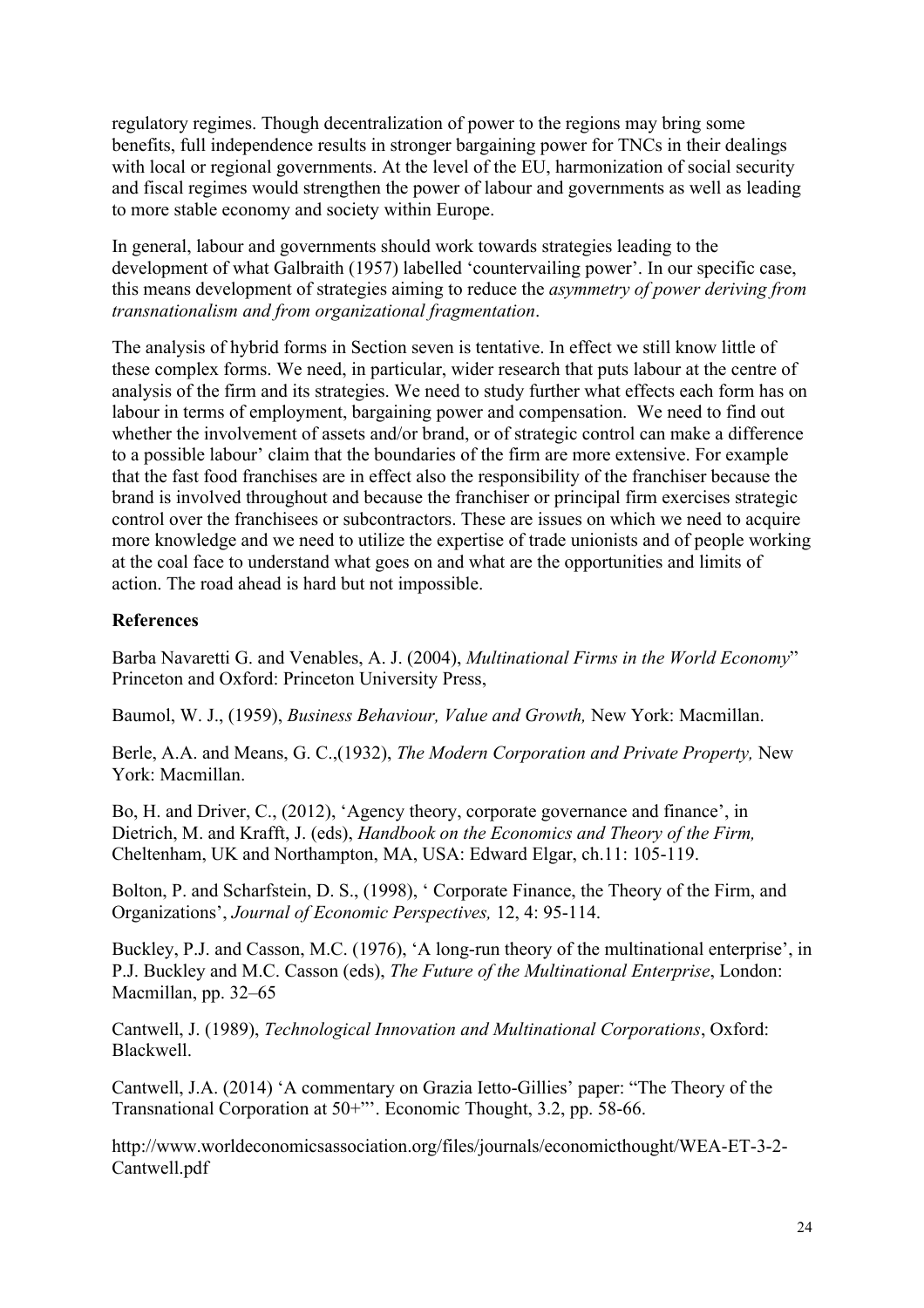Casson, M. and Cox, H., (1997), 'An Economic Model of Inter-Firm Networks', Ebers, Mark (ed.), *The Formation of Inter-Organizational Networks,* Oxford: Oxford University Press, ch 7: 174-196.

Casson M. and Wadeson N., (2012), 'Internalization Theory', in Dietrich, M. and Krafft, J. (eds), *Handbook on the Economics and Theory of the Firm,* Cheltenham, UK and Northampton, MA, USA: Edward Elgar, ch. 15: 172-193.

Caves, R.E. (1982), *Multinational Enterprise and Economic Analysis*, Cambridge: Cambridge University Press.

Chandler, A. D. (1962) Strategy and Structure: Chapters in the History of the Industrial Enterprise. Cambridge, MA: MIT Press.

Coase, R.H. (1937), 'The nature of the firm', Economica, 4 386–405; reprinted in G.J. Stigler and K.E. Boulding (eds) (1953), *Readings in Price Theory*, London: Allen and Unwin, pp. 331–51.

Cowling, K. and Sugden, R. (1987). *Transnational Monopoly Capitalism*. Brighton: Wheatsheaf

Cox, H. (2000), *The Global Cigarette*. *Origins and Evolution of British American Tobacco, 1880-1945,* Oxford: Oxford university Press.

De Man A.-P., (2004), *The Network Economy. Strategy, Structure and Management.* Cheltenham, UK and Nortampton, MA, USA: Edward Elgar.

Dietrich M. and Krafft J., (2012), 'The Economics and theory of the firm', in Dietrich, M. and Krafft, J. (eds), *Handbook on the Economics and Theory of the Firm,* Cheltenham, UK and Northampton, MA, USA: Edward Elgar, ch. 1: 3-26.

Dunning, J.H. (1977), 'Trade, location of economic activity and the MNE: a search for an eclectic approach', in B. Ohlin, P.O. Hesselborn and P.M. Wijkman (eds), *The International Allocation of Economic Activity*, London: Macmillan, pp. 395–431.

Dunning, J.H. (1980), 'Explaining changing patterns of international production: in defense of the eclectic theory', *Oxford Bulletin of Economics and Statistics*, 41 (4), 269–95.

Dunning, J.H. (1993b), *The Globalization of Business*, London: Routledge.

Eden, L. (2001), Taxes, Transfer Pricing, and the Multinational Enterprise, in A.M. Rugman and T.L. Brewer (eds), *The Oxford Handbook of International Business*, Oxford: Oxford University Press, ch. 21, pp591-619.

Forsgren, M. (2008), *Theories of the Multinational Firm. A Multidimensional Creature in the Global Economy*, Cheltenham, UK and Northampton, US: Edward Elgar.

Forsgren, M., Holm, U. and Johanson, J. (2005), *Managing the Embedded Multinational. A Business Network View*, Cheltenham, UK and Northampton, US: Edward Elgar.

Galbraith, J. K. (1957), *American Capitalism. The concept of Countervailing Power*, London: Penguin Books.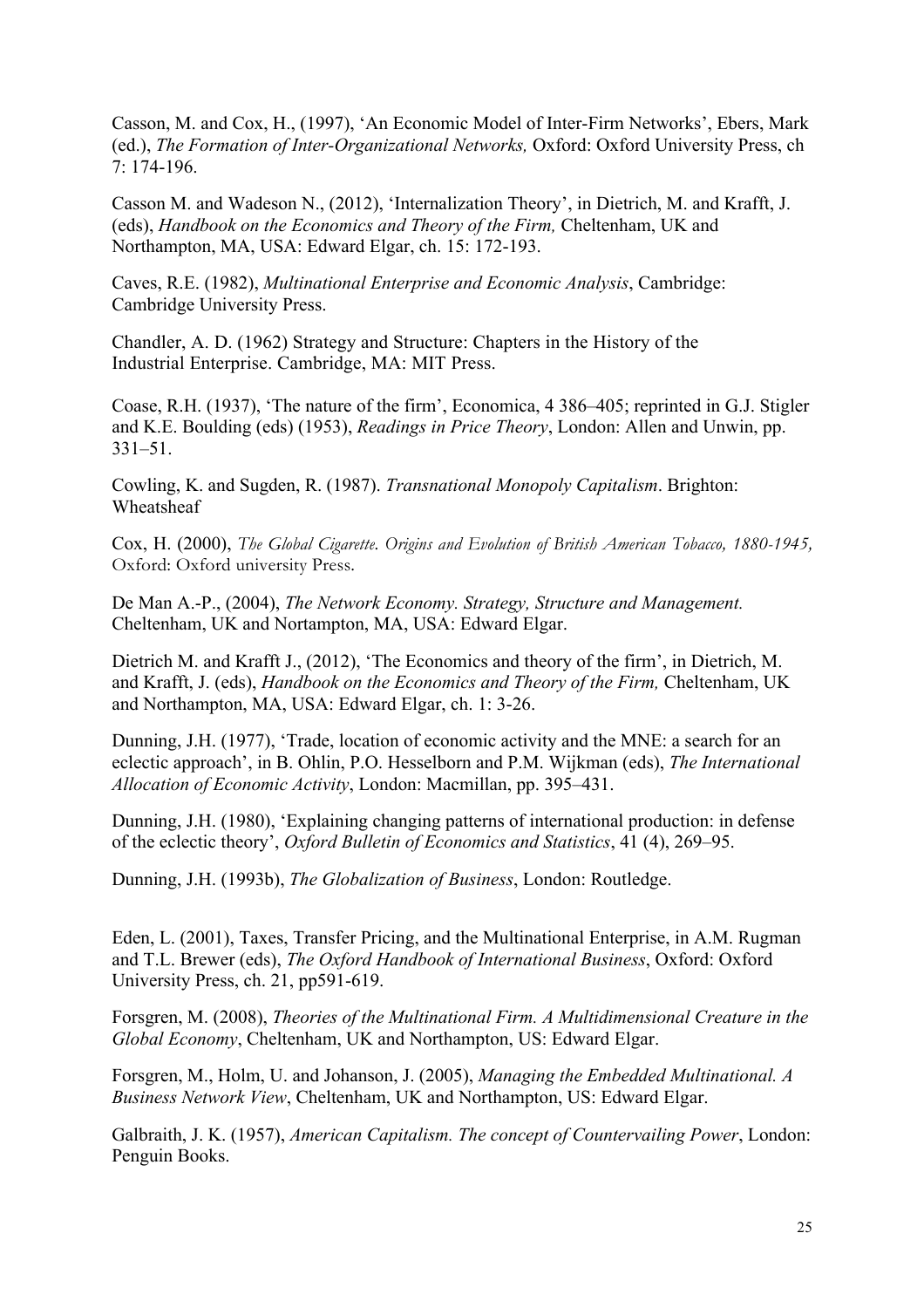Gallino, L. (2005), *L'impresa irresponsabile,* Torino: Giulio Einaudi editore.

Grandori, A. and Soda, G., (1995), 'Inter-firm Networks: Antecedents, mechanisms and Forms', *Organization Studies,* 16, 2: 183-214.

Hedlund, G., 1986. The hypermodern MNC – a heterarchy? *Human Resource Management*, 25(1): 9-35.

Hedlund, G. and Rolander, D. (1990), 'Action in heterarchies: new approaches to managing the MNC', in C.A. Bartlett, Y. Doz and G. Hedlund (eds), *Managing the Global Firm*, London: Routledge, pp. 1–15.

Helpman, E. (1984), 'A simple theory of international trade with multinational corporations', *Journal of Political Economy*, 92 (3), 451–71.

Hennart, J.-F. (1982), *A Theory of Multinational Enterprise*, Ann Arbor, MI: University of Michigan Press.

Holmstrom, B. and Roberts, J., (1998), 'The Boundaries of the Firm Revisited', *Journal of Economic Perspectives,* 12, 4: 73-94.

Hymer, S.H. (1960, published 1976), *The International Operations of National Firms: A Study of Direct Foreign Investment*, Cambridge, MA: MIT Press.

- Hymer, S. H. (1970) The efficiency (contradictions) of multinational corporations. *American Economic Review,* 60 (2), 411-8. Reprinted in Cohen, R. B., Felton, N., Van Liere, J. and *Nkosi,* M. (eds) (1979), *The Multinational Corporation: a Radical Approach,* Papers by S. H. Hymer. Cambridge: Cambridge University Press, 41-53.
- Hymer, S. H. (1971) The multinational corporation and the law of uneven development. In Bhagwati, J. W. (ed.), *Economics and World Order.* London: Macmillan, 113-40. Reproduced in Radice, H. (ed.) (1975), *International Firms and Modern Imperialism.* Harmondsworth: Penguin, 113-35.

Hymer, S. H. (1970) The efficiency (contradictions) of multinational corporations, *American Economic Review*, 60 (2), 411-8. Reprinted in Cohen, R. B., Felton, N., Van Liere, J. and Nkosi, M. (eds) (1979), *The Multinational Corporation: a Radical Approach, Papers by S. H. Hymer*. Cambridge: Cambridge University Press, 41-53.

Hymer, S. H. (1971) The multinational corporation and the law of uneven development. In Bhagwati, J. W. (ed.), *Economics and World Order*. London: Macmil¬lan, 113-40. Reproduced in Radice, H. (ed.) (1975), *International Firms and Modern Imperialism*. Harmondsworth: Penguin, 113-35.

Johanson, J and Vahlne, J-E. (1977), 'The Internationalization Process of the Firm- A model of Knowledge development and increasing Foreign Market Commitment' Journal of International Business Studies, 8(1): 23-32.

Johanson, J. and Vahlne, J-E. (1990), 'The Mechanism of Internationalization' *International Marketing Review,* 7(4): 11-24.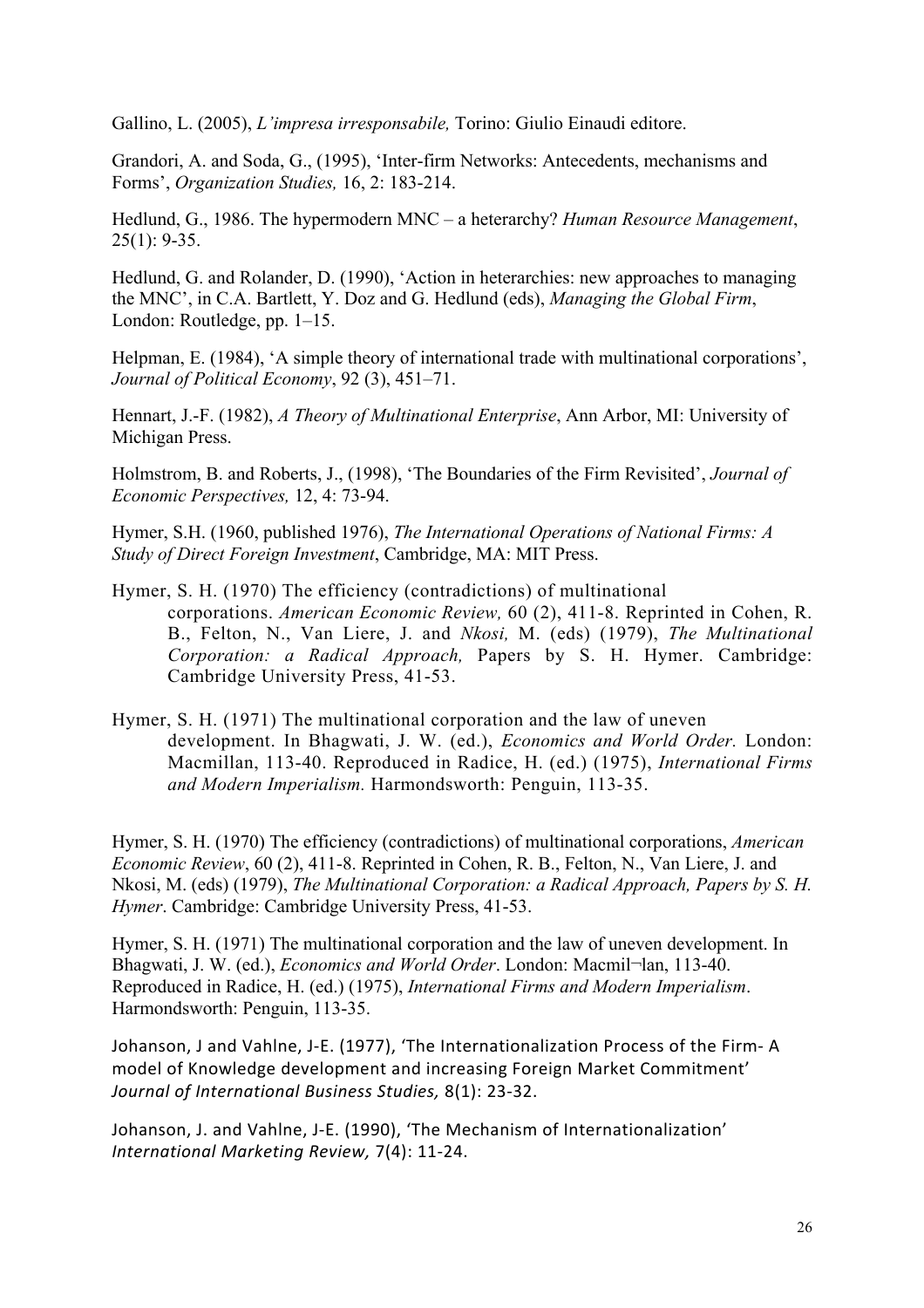Johanson. J. and Wiedersheim-Paul, F. (1975), 'The Internationalization of the Firm: Four Swedish Cases' Journal of Management Studies, October, 305-22.

Jolink, A. and Niesten, E., (2012), 'Hybrid governance', in Dietrich, M. and Krafft, J. (eds), *Handbook on the Economics and Theory of the Firm,* Cheltenham, UK and Northampton, MA, USA: Edward Elgar, ch. 12: 120-34.

*Journal of International Management,* (2002), vol. 8: 3, pp. 217-358.

Kogut, B. and Zander, U. (1993), 'Knowledge of the firm and the evolutionary theory of the multinational corporation', *Journal of International Business Studies*, 4th quarter, 625–45.

Krugman, P. and Venables, A. (1996), 'Integration, specialisation and adjustment', *European Economic Review*, 40, 959–67.

Ietto-Gillies, G. (2002), *Transnational Corporations. Fragmentation amidst Integration,*  London: Routledge.

Ietto-Gillies, G. (2012), *Transnational Corporations and International Production. Concepts, Theories and Effects, Second Edition,* Chelthenha, UK and Northampton, MA, USA: Edward Elgar.

Ietto-Gillies, G. (2014a), Ietto-Gillies, G. (2014) 'The Theory of the Transnational Corporation at 50+'. Economic Thought, 3.2, pp. 38-57.

http://www.worldeconomicsassociation.org/files/journals/economicthought/WEA-ET-3-2- Ietto-Gillies.pdf

Ietto-Gillies, G. (2014b), Ietto-Gillies, G. (2014) 'Reply to John Cantwell's Commentary on Grazia Ietto-Gillies' paper: "The Theory of the Transnational Corporation at 50+"'. Economic Thought, 3.2, pp. 67-69.

http://www.worldeconomicsassociation.org/files/journals/economicthought/WEA-ET-3-2- Ietto-Gillies-Reply.pdf

Lazonick, W. (2012), 'Corporate governance, innovative enterprise and executive pay', in Dietrich, M. and Krafft, J. (eds), *Handbook on the Economics and Theory of the Firm,* Cheltenham, UK and Northampton, MA, USA: Edward Elgar, ch. 25: 339-57.

Ohmae, K. (1996, [1995]), *The End of the Nation State. The Rise of Regional Economies,* London: Harper Collins; first published by The Free Press in 1995.

Oliver, A. L. and Ebers, M., (1998), 'Networking Network Studies: An Analysis of Conceptual Configurations in the Study of Inter-Organizational Relationships', *Organization Studies*, 19:549-83.

Marris, R. (1964), *The Economic Theory of 'Managerial Capitalism*', New York: Macmillan.

Mazzucato, M. (2013), *The Entrepreneurial State. Debunking Public vs. Private Sector Myths*. London: Anthem Press.

Menard, C. (2004), 'The Economics of Hybrid Organizations', *Journal of Institutional and Theoretical Economics,* 160, 3: 345-76.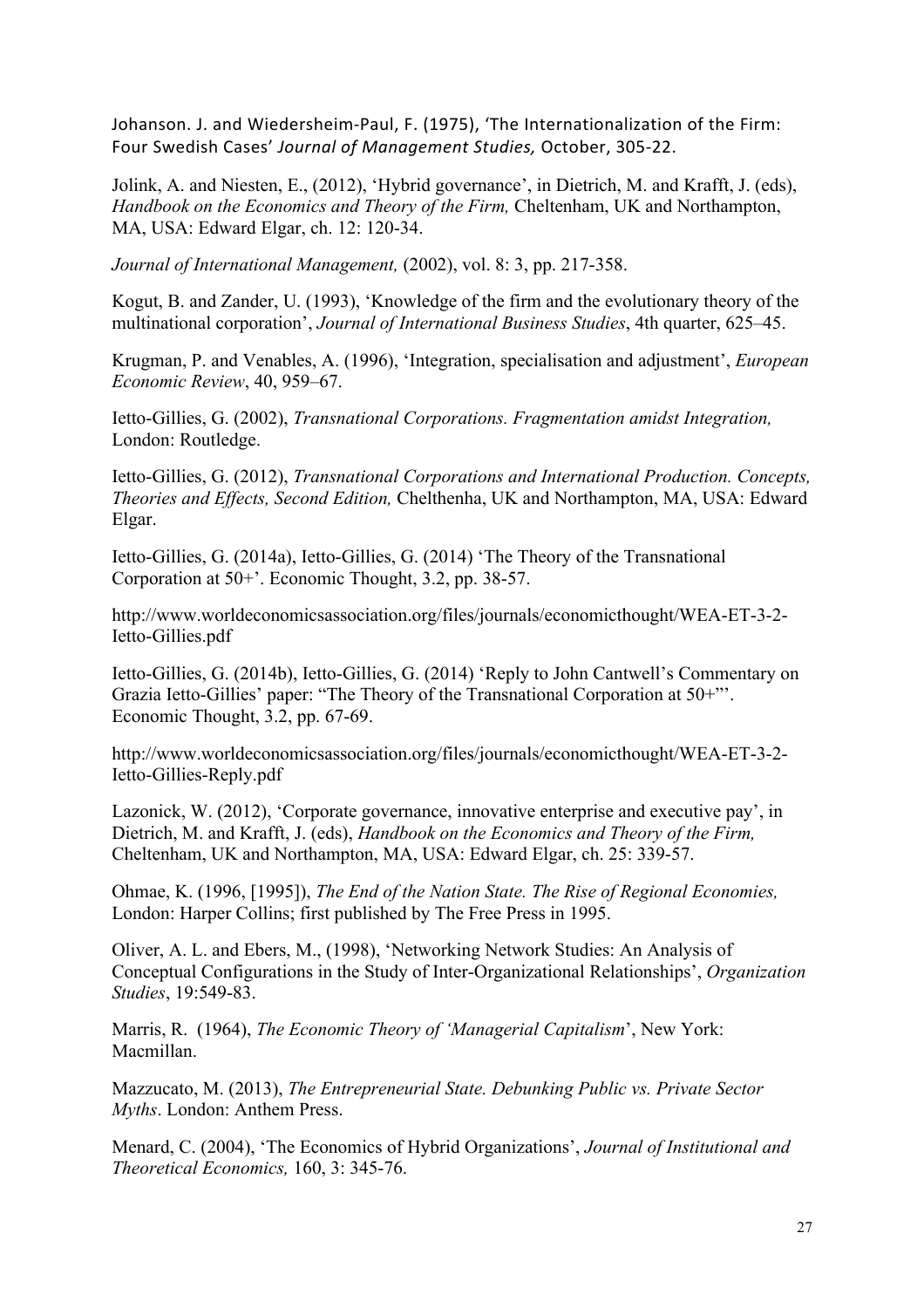Penrose, E.T. (1959), *The theory of the Growth of the Firm,* Oxford: Blackwell.

Petri, P.A. (1994), 'The regional clustering of foreign direct investment and trade', *Transnational Corporations*, 3, 3: 1-24.

Phelps, N. and Raines, P. (eds), (2002), *The New Competition for Inward Investment*, Cheltenham, UK and Nortampton, MA, USA: Edward Elgar.

Servan-Schreiber, J.J. (1968), *The American Challenge,* London: Penguin.

Strange, S. (1996), *The Retreat of the State. The Diffusion of Power in the World Economy,*  Cambridge: Cambridge University Press.

Stopford, J. and Strange, S. with Helney, J. S. (1991), *Rival states, rival firms. Competition for world market shares,* Cambridge: Cambridge University Press.

Teece, D.J. (1977), 'Technology transfer by multinational firms: the resource cost of transferring technological know-how', *The Economic Journal*, 87, 242–61.

*The Guardian*, (2010), 'Congress raises safety concerns over rig's Marshall Islands flag', 31 May.

*The Observer, (2014), 'US fast food workers battle McDonald's as franchise ruling opens* way to better wages' August 3d: p. 20.

United Nations Conference on Trade and Development- Programme on Transnational Corporations (UNCTAD-PTC) (1993), *World Investment Report 1993. Transnational Corporations and Integrated International Production,* New York: United Nations.

United Nations Conference on Trade and Development (UNCTAD) 2013. *World Investment Report. Global Value Chains: Investment and Trade for Development,* Geneva: United Nations.

Venables, A.J. (1998), 'The assessment: trade and location', *Oxford Review of Economic Policy*, 14 (2), 1–6.

Vernon, R. (1966), 'International investment and international trade in the product cycle', *The Quarterly Journal of Economics*, 80, 190–207.

Westney, D.E. and Zaheer, S. (2001), The Multinational Enterprise as an Organization, in A.M. Rugman and T.L. Brewer (eds), *The Oxford Handbook of International Business,*  Oxford: Oxford University Press, Ch. 13, pp. 349-79.

Wilkins, M. (1988), 'The freestanding company, 1817–1914', *Economic History Review*, 61 (2), 259–82.

Williamson, O. (1975), *Markets and Hierarchies: Analysis and Anti-trust Implications*, New York: Free Press.

Williamson, O., (1979), 'Transaction-Cost Economics: the Governance of Contractual Relations', *Journal of Law and Economics*, 22,2: 233-61.